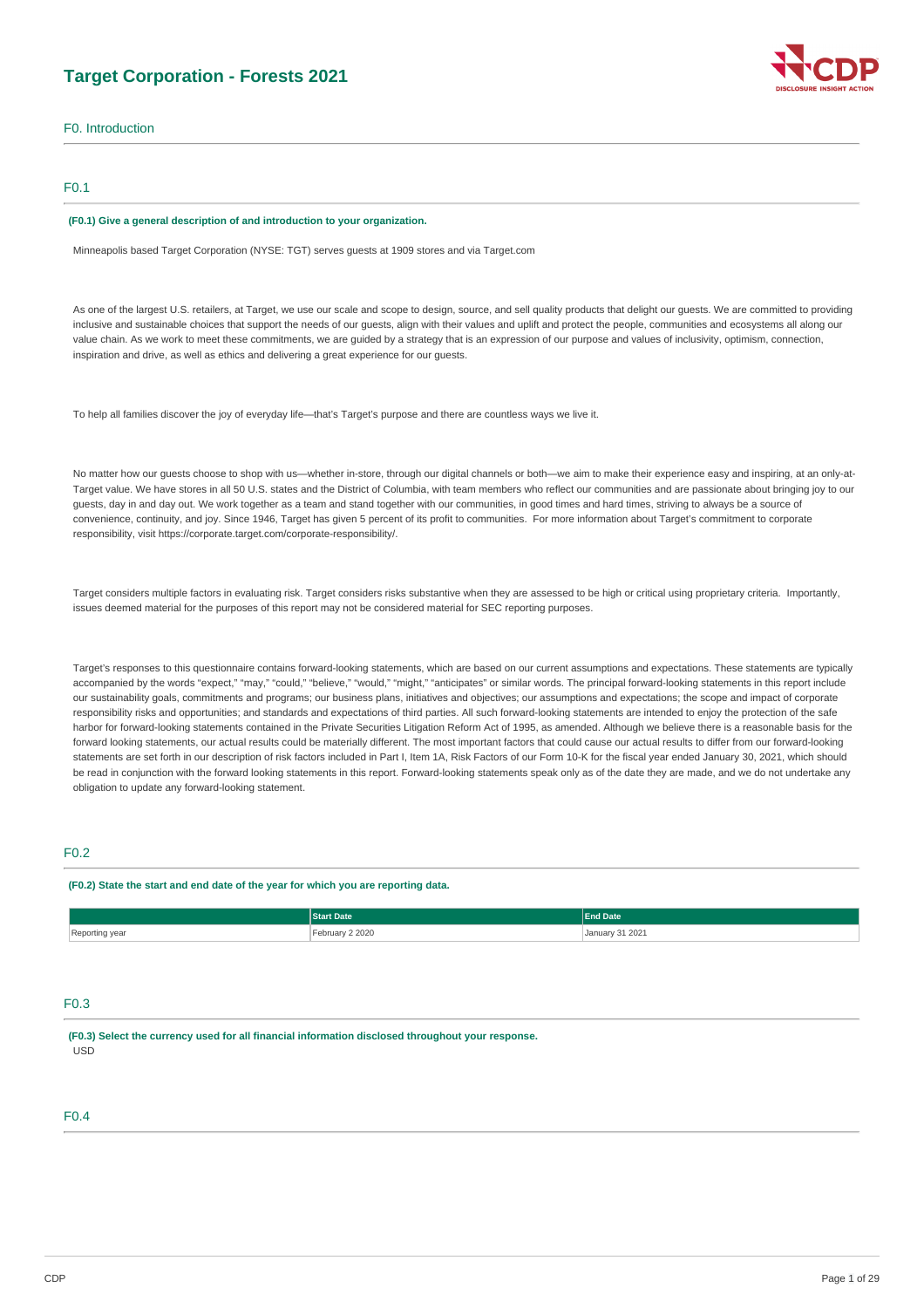## **(F0.4) Select the forest risk commodity(ies) that you are, or are not, disclosing on (including any that are sources for your processed ingredients or manufactured goods); and for each select the stages of the supply chain that best represents your organization's area of operation.**

|                 | <b>Commodity disclosure</b> | Stage of the value chain | <b>Explanation if not disclosing</b>                                                                   |
|-----------------|-----------------------------|--------------------------|--------------------------------------------------------------------------------------------------------|
| Timber products | Disclosing                  | Retailing                | <not applicable=""></not>                                                                              |
| Palm oil        | Disclosing                  | Retailing                | <not applicable=""></not>                                                                              |
| Cattle products | Not disclosing              | Retailing                | We are not disclosing due to data constraints, but will be assessing future opportunities to disclose. |
| Soy             | Not disclosing              | Retailing                | We are not disclosing due to data constraints, but will be assessing future opportunities to disclose. |
| Other - Rubber  | Not disclosing              | Retailing                | We are not disclosing due to data constraints, but will be assessing future opportunities to disclose. |
| Other - Cocoa   | Not disclosing              | Retailing                | We are not disclosing due to data constraints, but will be assessing future opportunities to disclose. |
| Other - Coffee  | Not disclosing              | Retailing                | We are not disclosing due to data constraints, but will be assessing future opportunities to disclose. |

# F0.5

**(F0.5) Are there any parts of your direct operations or supply chain that are not included in your disclosure?**  Yes

# F0.5a

**(F0.5a) Identify the parts of your direct operations or supply chain that are not included in your disclosure.** 

| Value chain                  | Exclusion | Description of exclusion                | Potential for forests-related risk                      | <b>Please explain</b>                                                                                 |  |
|------------------------------|-----------|-----------------------------------------|---------------------------------------------------------|-------------------------------------------------------------------------------------------------------|--|
| stage                        |           |                                         |                                                         |                                                                                                       |  |
| Direct operations   Business | activity  | National brands and store<br>operations | Potential for forests-related risk but not<br>evaluated | We have the greatest insight as well as influence over our owned-brand portfolio and supply<br>chain. |  |

## F1. Current state

# F1.1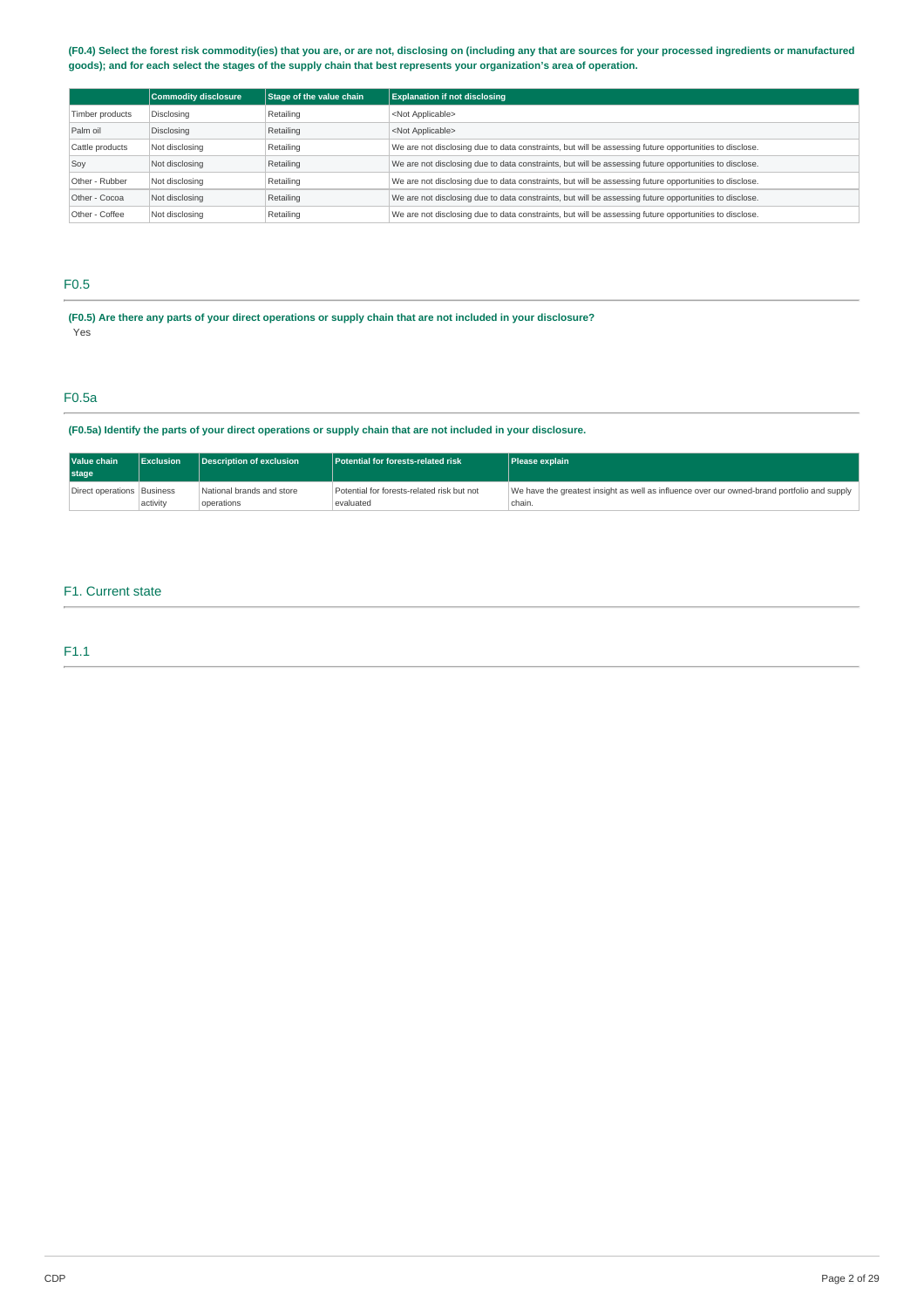# **(F1.1) How does your organization produce, use or sell your disclosed commodity(ies)?**

### **Timber products**

# **Activity**

Retailing/onward sale of commodity or product containing commodity

## **Form of commodity**

Sawn timber, veneer, chips Pulp Paper Boards, plywood, engineered wood Primary packaging Secondary packaging Tertiary packaging Cellulose-based textile fiber

#### **Source**

Contracted suppliers (processors) Contracted suppliers (manufacturers)

# **Country/Area of origin**

Unknown origin

## **% of procurement spend**

Don't know

## **Comment**

Target does not capture these commodities across the enterprise and data is only available in limited subsets.

### **Palm oil**

#### **Activity**

Retailing/onward sale of commodity or product containing commodity

# **Form of commodity**

Crude palm oil (CPO) Crude palm kernel oil (CPKO) Refined palm oil Palm oil derivatives Palm kernel oil derivatives

#### **Source**

Contracted suppliers (manufacturers)

## **Country/Area of origin**

Indonesia Malaysia Unknown origin

# **% of procurement spend**

Don't know

# **Comment**

The majority of our suppliers have provided country of origin information, but not all of them. So while the majority have reported that their palm oil comes from Indonesia and Malaysia, we have ~10% of our palm oil volumes where the source country has not been identified by our supplier yet.

# F1.2

**(F1.2) Indicate the percentage of your organization's revenue that was dependent on your disclosed forest risk commodity(ies) in the reporting year.** 

|                 | % of revenue dependent on commodity | <b>Comment</b>                                                                              |
|-----------------|-------------------------------------|---------------------------------------------------------------------------------------------|
| Timber products | Please select                       | We do not know the percentage of revenue dependent on Timber as we have not evaluated it.   |
| Palm oil        | Please select                       | We do not know the percentage of revenue dependent on Palm Oil as we have not evaluated it. |
| Cattle products | <not applicable=""></not>           | <not applicable=""></not>                                                                   |
| Soy             | <not applicable=""></not>           | <not applicable=""></not>                                                                   |
| Other - Rubber  | <not applicable=""></not>           | <not applicable=""></not>                                                                   |
| Other - Cocoa   | <not applicable=""></not>           | <not applicable=""></not>                                                                   |
| Other - Coffee  | <not applicable=""></not>           | <not applicable=""></not>                                                                   |

# F1.5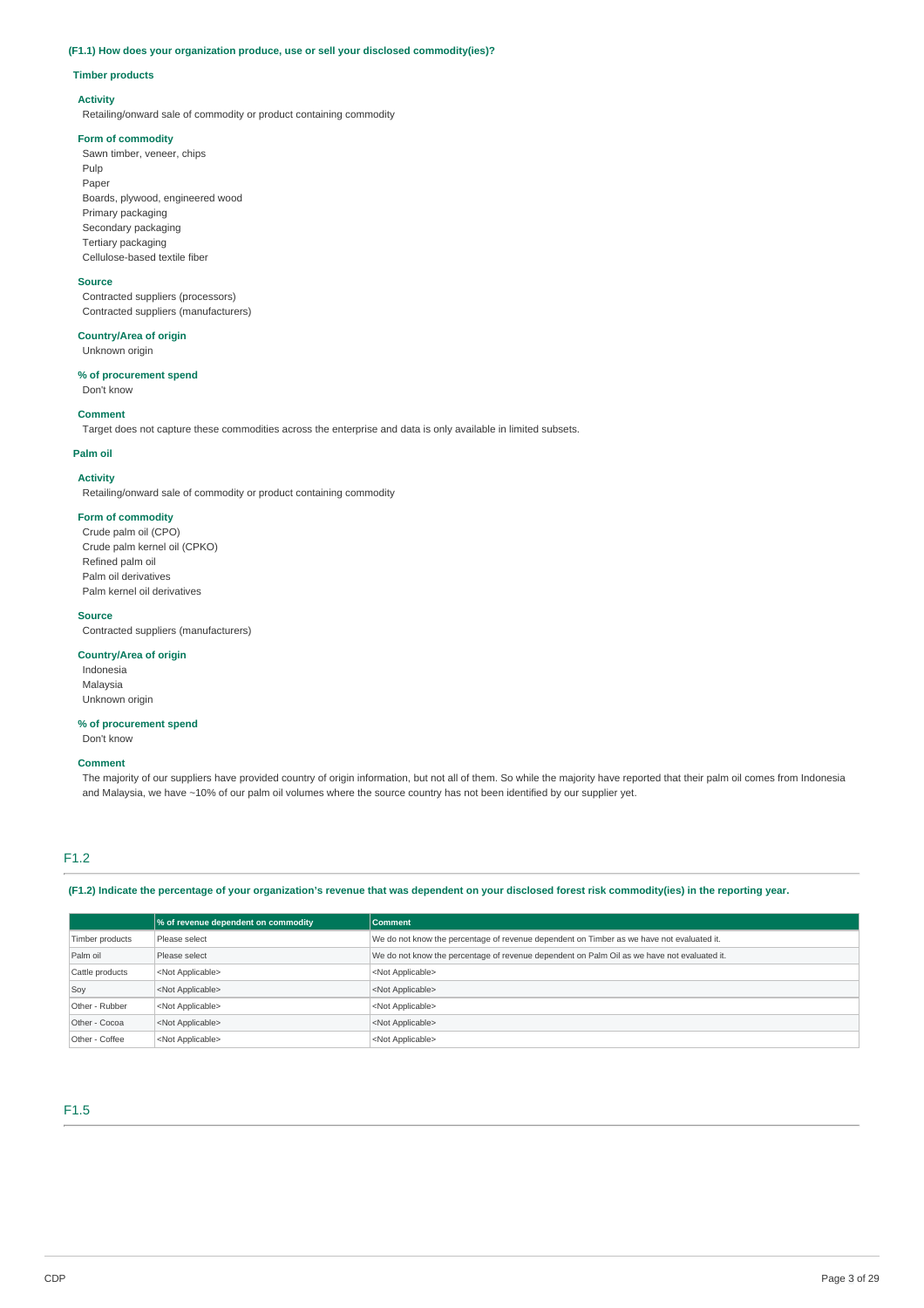## **(F1.5) Does your organization collect production and/or consumption data for your disclosed commodity(ies)?**

|                 | Data availability/Disclosure           |
|-----------------|----------------------------------------|
| Timber products | Data not available                     |
| Palm oil        | Consumption data available, disclosing |
| Cattle products | <not applicable=""></not>              |
| Soy             | <not applicable=""></not>              |
| Other - Rubber  | <not applicable=""></not>              |
| Other - Cocoa   | <not applicable=""></not>              |
| Other - Coffee  | <not applicable=""></not>              |

# F1.5a

**(F1.5a) Disclose your production and/or consumption data.** 

**Forest risk commodity**  Palm oil

**Data type** 

Consumption data

**Volume**  8497

**Metric** 

Metric tons

**Data coverage**  Full commodity production/consumption

**Please explain** 

<Not Applicable>

# F1.5b

Palm oil

Don't know

**(F1.5b) For your disclosed commodity(ies), indicate the percentage of the production/consumption volume sourced by national and/or sub-national jurisdiction of origin.** 

**Forest risk commodity** 

**Country/Area of origin**  Malaysia

**State or equivalent jurisdiction** 

**% of total production/consumption volume** 

**Please explain** 

We currently do not have the data to provide a % of total consumption volume at this time.

# **Forest risk commodity**

Palm oil

**Country/Area of origin**  Indonesia

**State or equivalent jurisdiction**  Don't know

**% of total production/consumption volume** 

## **Please explain**

We currently do not have the data to provide a % of total consumption volume at this time.

# F1.5d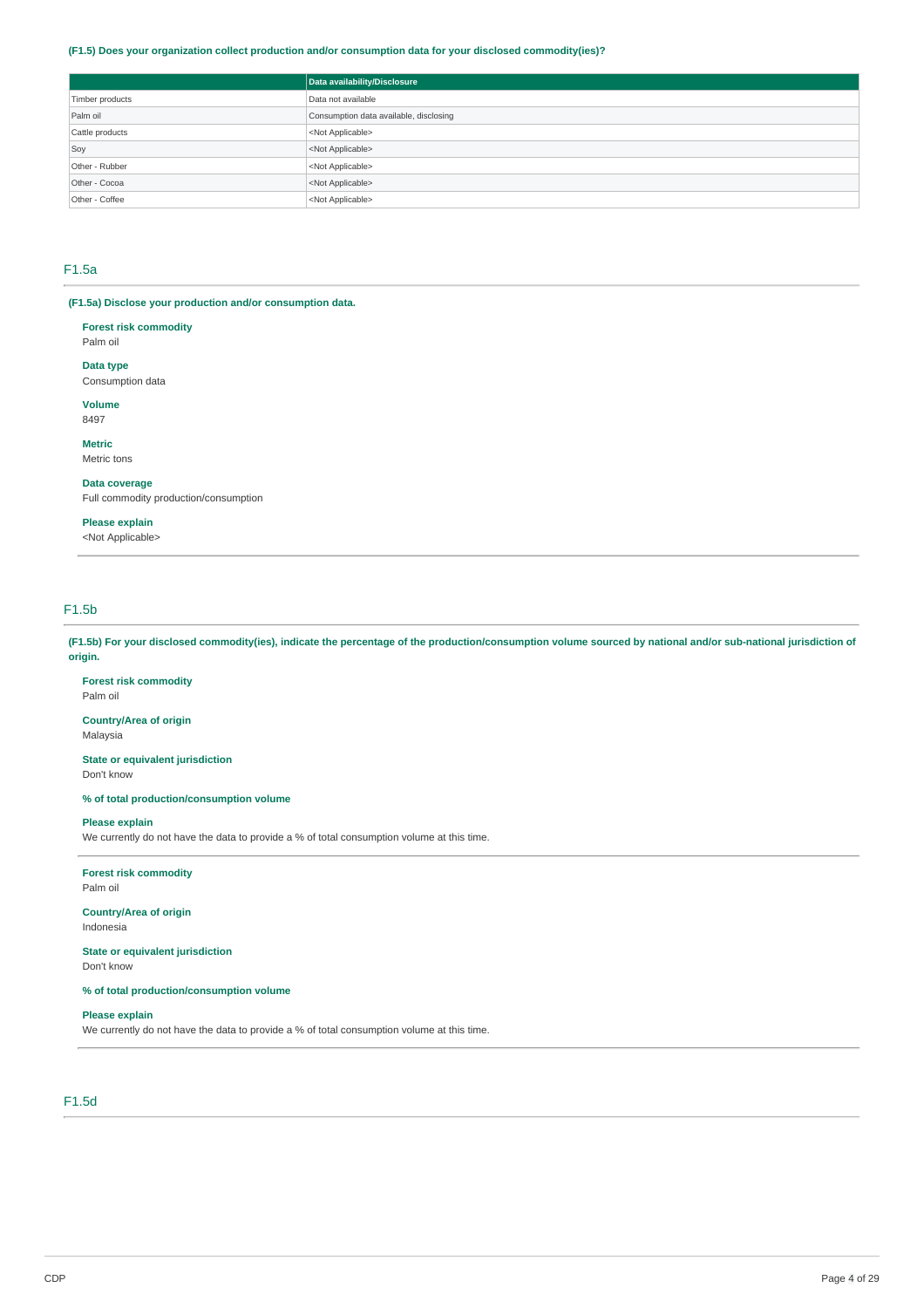## **(F1.5d) Why is production and/or consumption data not available for your disclosed commodity(ies)?**

|                                                    | <b>Primary reason</b>     | Please explain                                                                                                 |
|----------------------------------------------------|---------------------------|----------------------------------------------------------------------------------------------------------------|
| Insufficient data on operations<br>Timber products |                           | Target does not capture these commodities across the enterprise and data is only available in limited subsets. |
| Palm oil                                           | <not applicable=""></not> | <not applicable=""></not>                                                                                      |
| Cattle products                                    | <not applicable=""></not> | <not applicable=""></not>                                                                                      |
| Soy                                                | <not applicable=""></not> | <not applicable=""></not>                                                                                      |
| Other - Rubber                                     | <not applicable=""></not> | <not applicable=""></not>                                                                                      |
| Other - Cocoa                                      | <not applicable=""></not> | <not applicable=""></not>                                                                                      |
| Other - Coffee                                     | <not applicable=""></not> | <not applicable=""></not>                                                                                      |

# F1.5e

No

**(F1.5e) How does your organization produce or consume biofuel derived from palm oil?** 

**Does your organization produce or consume biofuel derived from palm oil?** 

**Data type**  <Not Applicable>

**Volume produced/consumed**  <Not Applicable>

**Metric**  <Not Applicable>

**Country/Area of origin**  <Not Applicable>

**State or equivalent jurisdiction**  <Not Applicable>

**% of total production/consumption volume**  <Not Applicable>

**Does the source of your organization's biofuel material come from smallholders?**  <Not Applicable>

### **Comment**

# F1.6

**(F1.6) Has your organization experienced any detrimental forests-related impacts?**  .<br>No

# F2. Procedures

# F2.1

**(F2.1) Does your organization undertake a forests-related risk assessment?**  Yes, forests-related risks are assessed

# F2.1a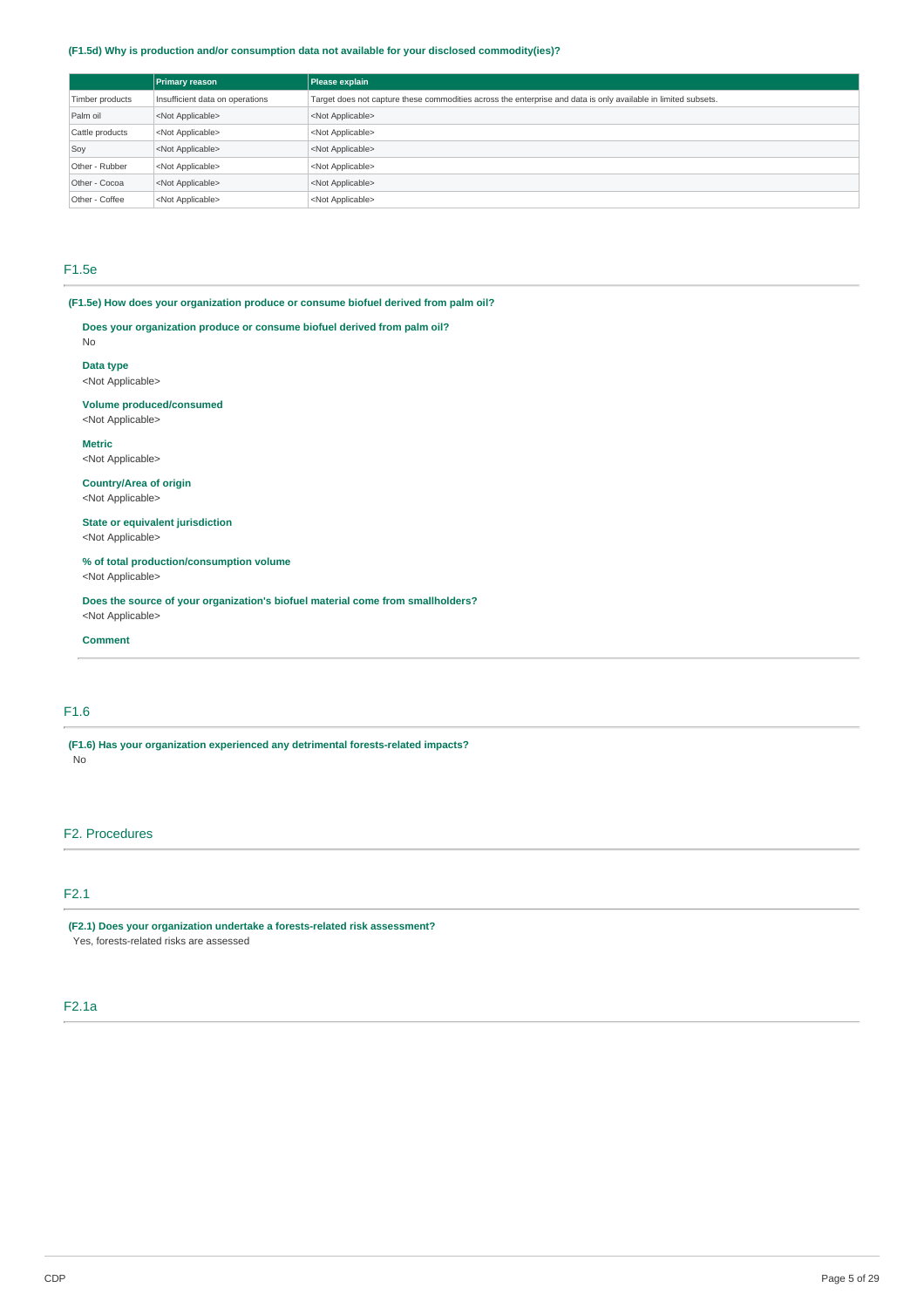#### **(F2.1a) Select the options that best describe your procedures for identifying and assessing forests-related risks.**

#### **Timber products**

#### **Value chain stage**

Supply chain

**Coverage**  Partial

**Risk assessment procedure**  Assessed in an environmental risk assessment

# **Frequency of assessment**

Not defined

#### **How far into the future are risks considered?**  1 to 3 years

**Tools and methods used**  External consultants

#### **Please explain**

Target works with external groups like Preferred by Nature and Canopy for timber to determine our supply chain risks .

#### **Palm oil**

**Value chain stage**  Supply chain

**Coverage**  Partial

# **Risk assessment procedure**

Assessed as a standalone issue

#### **Frequency of assessment**  Every two years

**How far into the future are risks considered?**  1 to 3 years

**Tools and methods used**  Internal company methods External consultants

#### **Please explain**

We work with Earthworm Foundation and Proforest to identify risks in our supply chain.

# F2.1b

**(F2.1b) Which of the following issues are considered in your organization's forests-related risk assessment(s)?** 

#### **Availability of forest risk commodities**

#### **Relevance & inclusion**

Relevant, always included

#### **Please explain**

As a retailer with a wide variety of products, we understand the responsibility we have to protect forests around the world. We are committed to aiding in the global effort to end deforestation and forest degradation and focus our efforts in the places we can have the most positive impact today— specifically palm oil and wood-based materials. We are committed to sustainably sourcing palm, wood, paper, and wood-based fibers in our priority owned brands, and wood-based fibers in packaging. Where necessary, we will address salient issues with relevant time-bound and measurable goals.

#### **Quality of forest risk commodities**

**Relevance & inclusion** 

Relevant, always included

#### **Please explain**

Target considers the risk of forest commodities not meeting its quality requirements, and as such evaluates the quality of all sustainably-certified materials closely.

## **Impact of activity on the status of ecosystems and habitats**

#### **Relevance & inclusion**

Relevant, always included

### **Please explain**

Forests deliver irreplaceable ecosystem services that mitigate climate change, foster habitat biodiversity, and offer livelihoods for communities. They also provide essential raw materials for many of the owned-brand products and packaging that bring joy to our guests. Target is committed to aiding in the global effort to end deforestation and forest degradation. We're working with vendors, suppliers, and other stakeholders to implement our Responsible Sourcing Policy on Forest Products. Our goal is to progressively increase the amount of responsibly sourced fiber we use. Palm oil has been another area of focus, due to the risk of deforestation that it presents in our supply chain. To address this risk, Target requires suppliers covered by our palm oil commitment to supply palm oil ingredients that are compliant with one of the four RSPO trading models (Book and Claim, Mass Balance, Segregated, or Identity Preserved ). In 2020, 82% of the palm oil covered by our commitment was certified via RSPO's Mass Balance certification, 7% through Segregated certification, 1% through Identity Preserved certification, and the other 10% was covered by RSPO's PalmTrace credits. 100% of the PalmTrace credits were purchased from smallholder farmers. Additionally, 81% of the palm oil can be traced to the importer. Target will continue to collaborate with companies within our supply chain and industry stakeholders to leverage our collective scale, influence, and expertise to promote sustainable palm oil. We will also continue to report annually on our progress.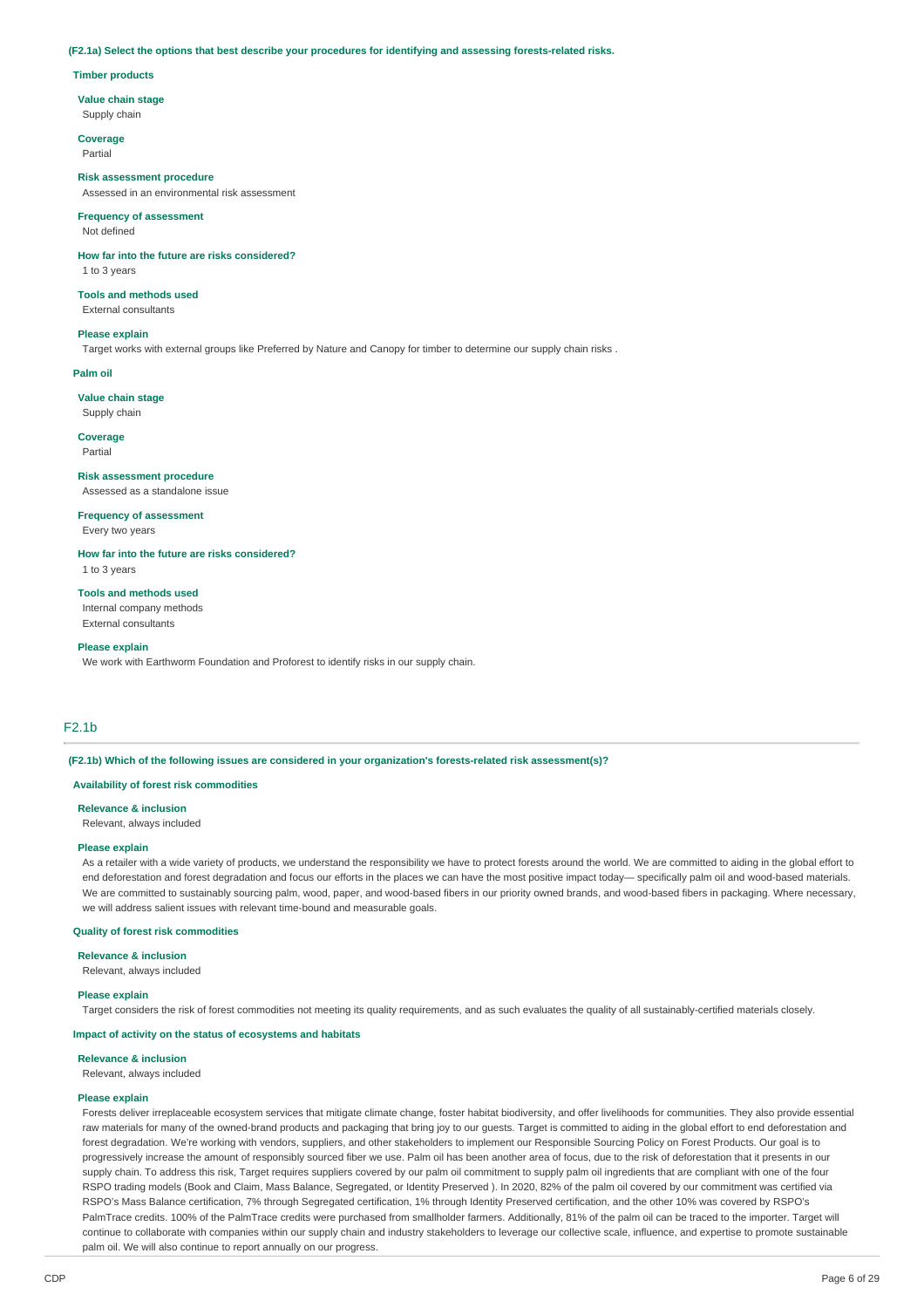#### **Regulation**

#### **Relevance & inclusion**

Relevant, always included

#### **Please explain**

Like all companies, Target is subject to laws, and breach of these could result in criminal or civil lawsuits. As part of its scenario analysis on climate-related risks and opportunities, Target looked at risks relating to potential regulations on forest commodity products. Regulations relating to the production/import of key commodities could adversely affect a large number of Target owned brand products, potentially leading to increased costs or affecting Target's ability to supply products.

### **Climate change**

#### **Relevance & inclusion**

Relevant, always included

#### **Please explain**

Target's operational presence across the US and our global supply chain leads to exposure to climate- related risks, including changes in water availability, changes in climate patterns or rising temperatures, or even loss of market demand suffering from geopolitical instability in certain regions. In accordance with TCFD guidelines, transition and physical risks and opportunities associated with forest-related commodities are included in our scenario-analysis for climate impacts under both business-asusual and low-carbon trajectories.

### **Impact on water security**

#### **Relevance & inclusion**

Relevant, not included

#### **Please explain**

Water security is not currently included in our forest risk assessments, but Target is committed to managing water in a sustainable manner. In 2018, we created our freshwater stewardship approach and initial goals. They're designed to help us deliver on the UN Sustainable Development Goals, and help us address three important issues in communities where we operate: improving water quality, optimizing water efficiency, and increasing access to clean water.

#### **Tariffs or price increases**

**Relevance & inclusion** 

Relevant, always included

#### **Please explain**

Potential price increases for raw materials were highlighted in Target's scenario analysis for climate-related impacts. Many forest risk commodities are raw materials and packaging for Target products, and are subject to price fluctuation, especially in the case where there are price fluctuations in feedstocks. Any price increase impacts a large range of Target's products. Additionally, Target's "Responsible Sourcing Policy for Forest Products" requires that products come from certified sources where possible. Target anticipates that the growing demand from global manufacturing and retail organizations for certified products could lead to price increases for these commodities.

## **Loss of markets**

**Relevance & inclusion** 

#### Relevant, always included

#### **Please explain**

As part of its scenario analysis, Target looks at risks relating to loss of market from shifting consumer preferences. Target anticipates that consumer choices may increasingly be influenced by overall sustainability performance of companies, as customers become more conscious of issues surrounding climate change and deforestation. Failure of a company to understand and adapt to consumers' changing purchasing behaviors and to meet new expectations of the market may thus translate into reduced demand for unsustainable products. Sustainable procurement of forest related commodities and working with our suppliers to increase transparency have been highlighted as key risk mitigations in our scenario analysis to maintain current markets.

### **Leakage markets**

#### **Relevance & inclusion**

Not relevant, explanation provided

#### **Please explain**

Target's role as a retailer has been to source products that meet credible certification standards. There have not been efforts to invest capital into the supply chain that could lead to leakage markets.

## **Brand damage related to forest risk commodities**

#### **Relevance & inclusion**

Relevant, always included

#### **Please explain**

Target's scenario analysis for climate-related risks identified that significant reputational damage could occur from unsustainable use of resources, particularly relating to water and forest commodities. To ensure that Target is operating in line with consumer and stakeholder expectations. Target has published it's "Responsible Sourcing Policy for Forest Products." Irresponsible procurement of palm oil could also cause significant reputational damage. Target requires suppliers covered by our palm oil commitment to supply palm oil ingredients that are compliant with one of the four RSPO trading models (Book and Claim, Mass Balance, Segregated, or Identity Preserved ). In 2020, 82% of the palm oil covered by our commitment was certified via RSPO's Mass Balance certification, 7% through Segregated certification, 1% through Identity Preserved certification, and the other 10% was covered by RSPO's PalmTrace credits. 100% of the PalmTrace credits were purchased from smallholder farmers. Additionally, 81% of the palm oil can be traced to the importer. Target will continue to collaborate with companies within our supply chain and industry stakeholders to leverage our collective scale, influence and expertise to promote sustainable palm oil. We will also continue to report annually on our progress.

#### **Corruption**

#### **Relevance & inclusion**

#### Relevant, not included

#### **Please explain**

While corruption is not specifically a part of our forest risk assessments, Target is committed to ensuring our suppliers manufacture all of our products under the highest ethical standards, with compliance to all applicable laws, and work with vendors and factories who share those commitments. We also work with regulators, manufacturers, industry organizations and other retailers around the world to continually set the bar higher for our industry as a whole. We continually look for opportunities to improve our standards and processes.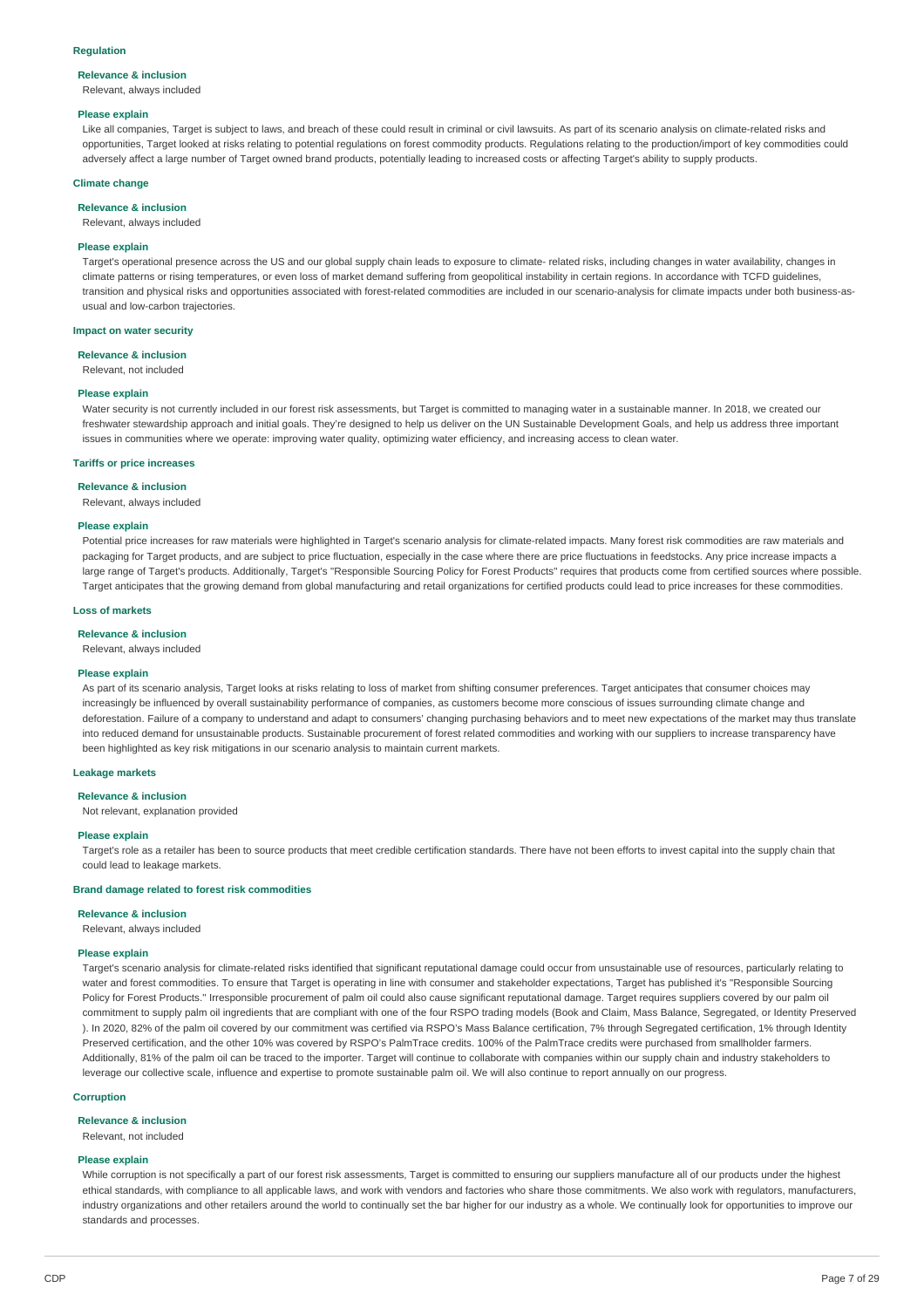#### **Social impacts**

# **Relevance & inclusion**

# Relevant, always included

#### **Please explain**

Target requires FPIC (free, prior and informed consent), which aims to mitigate risks of negative social impacts from forest commodities such as deforestation or effects on indigenous communities. Additionally, Target has selected the forest product certifications it uses ensuring that each has a social component.

#### **Other, please specify**

### **Relevance & inclusion**

#### **Please explain**

## F2.1c

**(F2.1c) Which of the following stakeholders are considered in your organization's forests-related risk assessments?** 

#### **Customers**

**Relevance & inclusion** 

Relevant, not included

# **Please explain**

At this time Target does not include more specific data on stakeholders in the risk assessment.

### **Employees**

**Relevance & inclusion** 

Relevant, not included

#### **Please explain**

At this time Target does not include more specific data on stakeholders in the risk assessment.

#### **Investors**

**Relevance & inclusion** 

Relevant, not included

#### **Please explain**

At this time Target does not include more specific data on stakeholders in the risk assessment, but we do address investor inquiries when they come up.

#### **Local communities**

**Relevance & inclusion** 

## Relevant, not included

### **Please explain**

At this time Target does not include more specific data on stakeholders in the risk assessment.

#### **NGOs**

**Relevance & inclusion** 

### Relevant, always included

#### **Please explain**

Target collaborates with NGOs such as the World Resource Institute (WRI), Earthworm Foundation, Canopy, and Preferred by Nature to assess and manage forest-related risks. These NGOs often work with us to help assess risk by being given direct access to our suppliers and information about our suppliers. These information requests often lead to educational opportunities with our suppliers resulting in trainings to help our suppliers understand how to better identify risk in their supply chains.

### **Other forest risk commodity users/producers at a local level**

#### **Relevance & inclusion**

Relevant, not included

#### **Please explain**

At this time Target does not include more specific data on stakeholders in the risk assessment.

# **Regulators**

### **Relevance & inclusion**

Relevant, always included

#### **Please explain**

Target assesses and adheres to the regulations governing forests and commodities, such as the Lacey Act in the United States.

## **Suppliers**

#### **Relevance & inclusion**

Relevant, sometimes included

#### **Please explain**

The suppliers who produce products sold at Target stores are key stakeholders for identifying and managing forest-related risks.

## **Other stakeholders, please specify**

# **Relevance & inclusion**

Please select

**Please explain**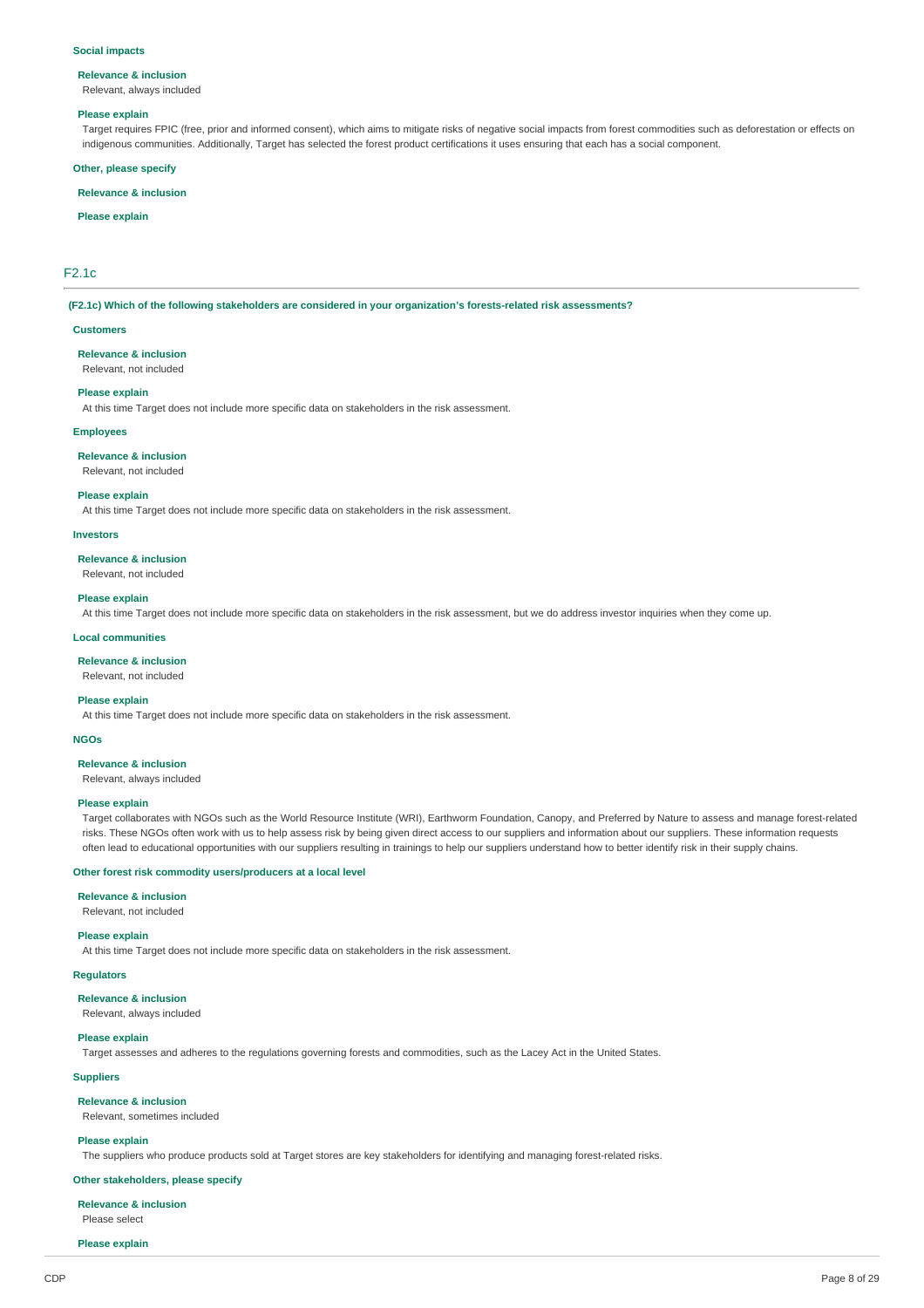# F3. Risks and opportunities

## F3.1

## **(F3.1) Have you identified any inherent forests-related risks with the potential to have a substantive financial or strategic impact on your business?**

|                 | Risk identified?          |
|-----------------|---------------------------|
| Timber products | Yes                       |
| Palm oil        | Yes                       |
| Cattle products | <not applicable=""></not> |
| Soy             | <not applicable=""></not> |
| Other - Rubber  | <not applicable=""></not> |
| Other - Cocoa   | <not applicable=""></not> |
| Other - Coffee  | <not applicable=""></not> |

# F3.1a

## **(F3.1a) How does your organization define substantive financial or strategic impact on your business?**

Target considers multiple factors in evaluating risk. Target considers risks substantive when they are assessed to be high or critical using proprietary criteria. Importantly, something that has a "substantive financial or strategic impact on our business" is not necessarily "material" to investors as defined by the SEC. In the context of climaterelated issues and this response, Target leverages both the TCFD framework and our internal Enterprise Risk Management Framework. We considered level of financial impact, likelihood of potential events occurrence over time, and our ability to mitigate potential risks. Our risk evaluation also covers our full value chain, which includes both our direction operations and supply chain as defined by CDP.

Target's answers to this questionnaire contain forward-looking statements, which are based on our current assumptions and expectations. These statements are typically accompanied by the words "expect," "may," "could," "believe," "would," "might," "anticipates," or similar words. All such forward-looking statements are intended to enjoy the protection of the safe harbor for forward-looking statements contained in the Private Securities Litigation Reform Act of 1995, as amended. Although we believe there is a reasonable basis for the forward-looking statements, our actual results could be materially different. The most important factors which could cause our actual results to differ from our forward-looking statements are set forth in our description of risk factors in Item 1A of our Form 10-K for the fiscal year ended February 1, 2020, which should be read in conjunction with the forward-looking statements in this report. Forward-looking statements speak only as of the date they are made, and we do not undertake any obligation to update any forward-looking statement.

# F3.1b

**(F3.1b) For your disclosed forest risk commodity(ies), provide details of risks identified with the potential to have a substantive financial or strategic impact on your business, and your response to those risks.** 

**Forest risk commodity**  Timber products

**Type of risk**  Reputational and markets

**Geographical scale**  Global

**Where in your value chain does the risk driver occur?**  Supply chain

#### **Primary risk driver**

Increased stakeholder concern or negative stakeholder feedback

**Primary potential impact**  Brand damage

#### **Company-specific description**

Target stakeholders (guests, investors, etc.) expect that we are acting responsibly and have oversight of our supply chain as related to timber. If there were a discovery that we had not completed our due diligence in this endeavor, we would expect significant brand and/or reputational damage. We support responsibly managed forests, and to that end, introduced our Responsible Sourcing Policy for Forest Products in 2017. This policy helps us on our long-term intention that all wood, paper, paper-based packaging, and wood-based fiber used in the products we purchase and sell is sourced from well-managed forests that have been credibly certified and/or are from postconsumer recycled materials. We are starting with owned brand products containing wood or paper-based materials, like paper towels, wrapping paper, furniture, and rayon used in apparel. Target's owned brand paper-based retail packaging hit 63% compliance with the goals in our policy. Our Spritz brand of paper-based party products has been able to maintain 99% compliance through the use of Forest Stewardship Council (FSC) certified materials, only limited by certified material availability. Our up&up, Pillowfort. and Cat&Jack brands have now collectively reached 64% compliance as of the end of 2020. These brands are helping us and our suppliers understand how to similarly achieve our 2022 goals in our Threshold and Smith&Hawken brands, which were at 24% by the end of 2020.

**Timeframe**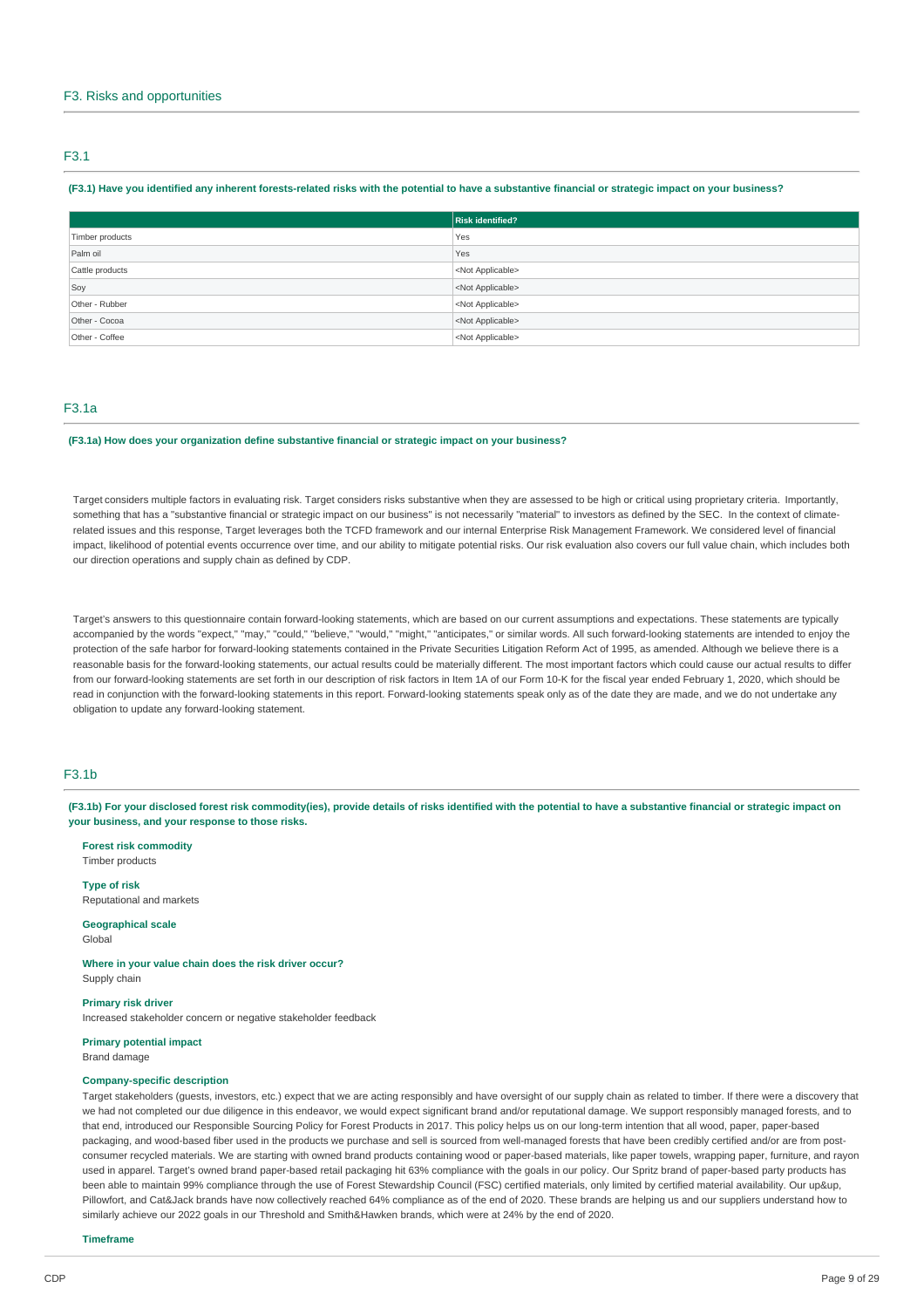#### 1-3 years

#### **Magnitude of potential impact**

Medium-low

**Likelihood** 

Unlikely

### **Are you able to provide a potential financial impact figure?**

No, we do not have this figure

#### **Potential financial impact (currency)**  <Not Applicable>

**Potential financial impact figure - minimum (currency)**  <Not Applicable>

**Potential financial impact figure - maximum (currency)** 

<Not Applicable>

**Explanation of financial** 

**Primary response to risk**  Engagement with suppliers

#### **Description of response**

Target continuously engages with our suppliers to ensure they are using sustainably sourced timber. We directly engage with any supplier who is not in compliance with our sustainable timber expectations.

#### **Cost of response**

100000

### **Explanation of cost of response**

The financial impact of this work is difficult to quantify outside of some specific examples where 3rd party consultants were paid for support to analyze and mitigate risk. Financial impact comes in many forms: additional verification efforts, vendor training and support, some increases in raw material costs across a wide variety of vendors and wood-based materials. Forest policy implementation most certainly exceeds \$100,000 per year when considering all of these factors.

**Forest risk commodity**  Palm oil

**Type of risk**  Reputational and markets

**Geographical scale** 

Global

**Where in your value chain does the risk driver occur?**  Supply chain

#### **Primary risk driver**

Increased stakeholder concern or negative stakeholder feedback

# **Primary potential impact**

Brand damage

# **Company-specific description**

Target stakeholders (guests, investors, etc.) expect that we are acting responsibly and have oversight of our supply chain as it relates to palm oil. If there were a discovery that we had not completed our due diligence in this endeavor, we would expect significant brand and/or reputational damage. To address this risk, Target requires suppliers covered by our palm oil commitment to supply palm oil ingredients that comply with by one of the four RSPO trading models (Book and Claim, Mass Balance, Segregated, or Identity Preserved). In 2020, 82% of the palm oil covered by our commitment was certified via RSPO's Mass Balance certification, 7% through Segregated certification, 1% through Identity Preserved certification, and the other 10% was covered by RSPO's PalmTrace credits. 100% of the PalmTrace credits were purchased from smallholder farmers. Additionally, 81% of the palm oil can be traced to the importer. Target will continue to collaborate with companies in our supply chain and industry stakeholders to leverage our collective scale, influence and expertise to promote sustainable palm oil. We will also continue to report annually on our progress.

## **Timeframe**

1-3 years

**Magnitude of potential impact**  Medium-low

**Likelihood**  Unlikely

**Are you able to provide a potential financial impact figure?**  No, we do not have this figure

**Potential financial impact (currency)**  <Not Applicable>

**Potential financial impact figure - minimum (currency)**  <Not Applicable>

**Potential financial impact figure - maximum (currency)**  <Not Applicable>

**Explanation of financial** 

**Primary response to risk**  Engagement with suppliers

**Description of response**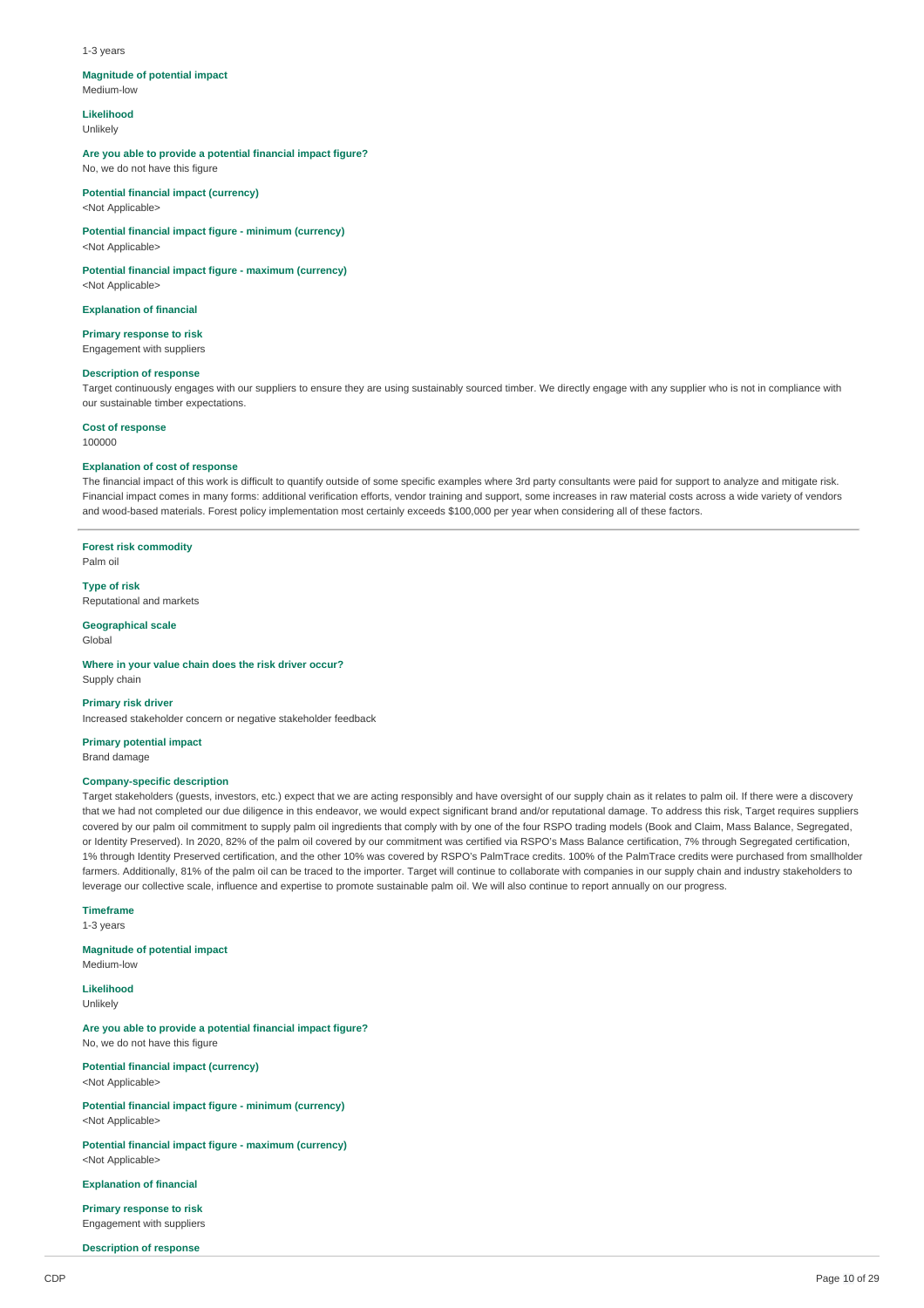Target continuously engages with our suppliers to ensure they are using sustainably sourced palm oil. We engage with any supplier who is not in compliance with our sustainable palm oil expectations. Engagements with suppliers include, but not limited to, training on Target's palm oil commitment and annual surveys.

## **Cost of response**  120000

### **Explanation of cost of response**

The potential financial impacts include cost of goods sold, sales growth or decline, increased or decreased brand value, and investor response. These are all extremely variable as such we are providing an estimated cost of response. We consult with third party experts and use the RSPO certification program to maintain our commitment, all of which come with a cost that typically exceeds \$120,000 on an annual basis.

# F3.2

**(F3.2) Have you identified any forests-related opportunities with the potential to have a substantive financial or strategic impact on your business?** 

|                 | Have you identified opportunities? |
|-----------------|------------------------------------|
| Timber products | Yes                                |
| Palm oil        | Yes                                |
| Cattle products | <not applicable=""></not>          |
| Soy             | <not applicable=""></not>          |
| Other - Rubber  | <not applicable=""></not>          |
| Other - Cocoa   | <not applicable=""></not>          |
| Other - Coffee  | <not applicable=""></not>          |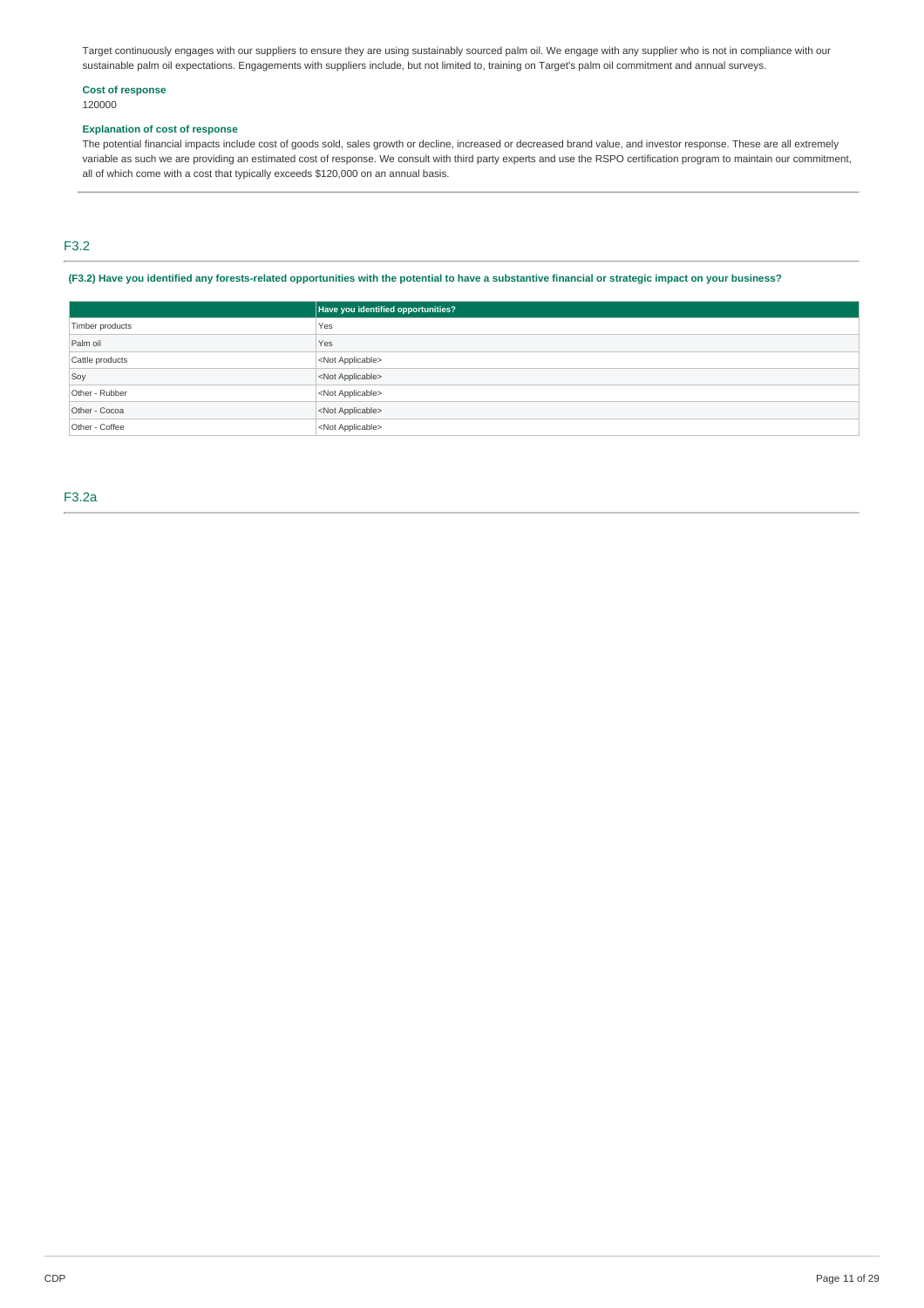#### **(F3.2a) For your selected forest risk commodity(ies), provide details of the identified opportunities with the potential to have a substantive financial or strategic impact on your business.**

**Forest risk commodity**  Timber products

**Type of opportunity**  Resilience

**Where in your value chain does the opportunity occur?**  Supply chain

**Primary forests-related opportunity** 

Improved supply chain engagement

# **Company-specific description & strategy to realize opportunity**

We are driving demand for and awareness of the importance of certified, sustainable timber by committing to sourcing Target's owned-brand wood-based products from well-managed forests. Target works actively with its vendors, suppliers, and other stakeholders to eliminate any unacceptable sources of timber and progressively increase the amount of responsible wood, paper, paper-based packaging, and wood-based fiber over time.

## **Estimated timeframe for realization**

1-3 years

# **Magnitude of potential impact**

Medium-low

# **Likelihood**

More likely than not

# **Are you able to provide a potential financial impact figure?**

No, we do not have this figure

**Potential financial impact figure (currency)**  <Not Applicable>

## **Potential financial impact figure – minimum (currency)**

<Not Applicable>

**Potential financial impact figure – maximum (currency)**  <Not Applicable>

### **Explanation of financial impact figure**

We do not currently quantify the financial impact of this opportunity.

#### **Forest risk commodity**  Palm oil

**Type of opportunity**  Markets

**Where in your value chain does the opportunity occur?**  Supply chain

**Primary forests-related opportunity**  Increased demand for certified materials

## **Company-specific description & strategy to realize opportunity**

As a retailer purchasing goods from manufacturers, we are able to use our leverage to create demand for certified materials. Our commitment is to have all our suppliers provide Roundtable on Sustainable Palm Oil (RSPO) physically certified products by the end of 2022 if the products are in scope of our commitment. Our purchasing decisions are therefore driving a higher demand for certified materials. To support the industry as a whole in its pursuit of sustainable palm oil, we also participate in the RSPO's North American Sustainable Palm Oil Network, a group whose goal is to increase the use of Certified Sustainable Palm Oil in the North American market.

# **Estimated timeframe for realization**

Current - up to 1 year

### **Magnitude of potential impact**

Medium-low

**Likelihood**  More likely than not

## **Are you able to provide a potential financial impact figure?**  No, we do not have this figure

**Potential financial impact figure (currency)**  <Not Applicable>

**Potential financial impact figure – minimum (currency)**  <Not Applicable>

**Potential financial impact figure – maximum (currency)**  <Not Applicable>

**Explanation of financial impact figure**  We do not currently quantify the financial impact of this opportunity.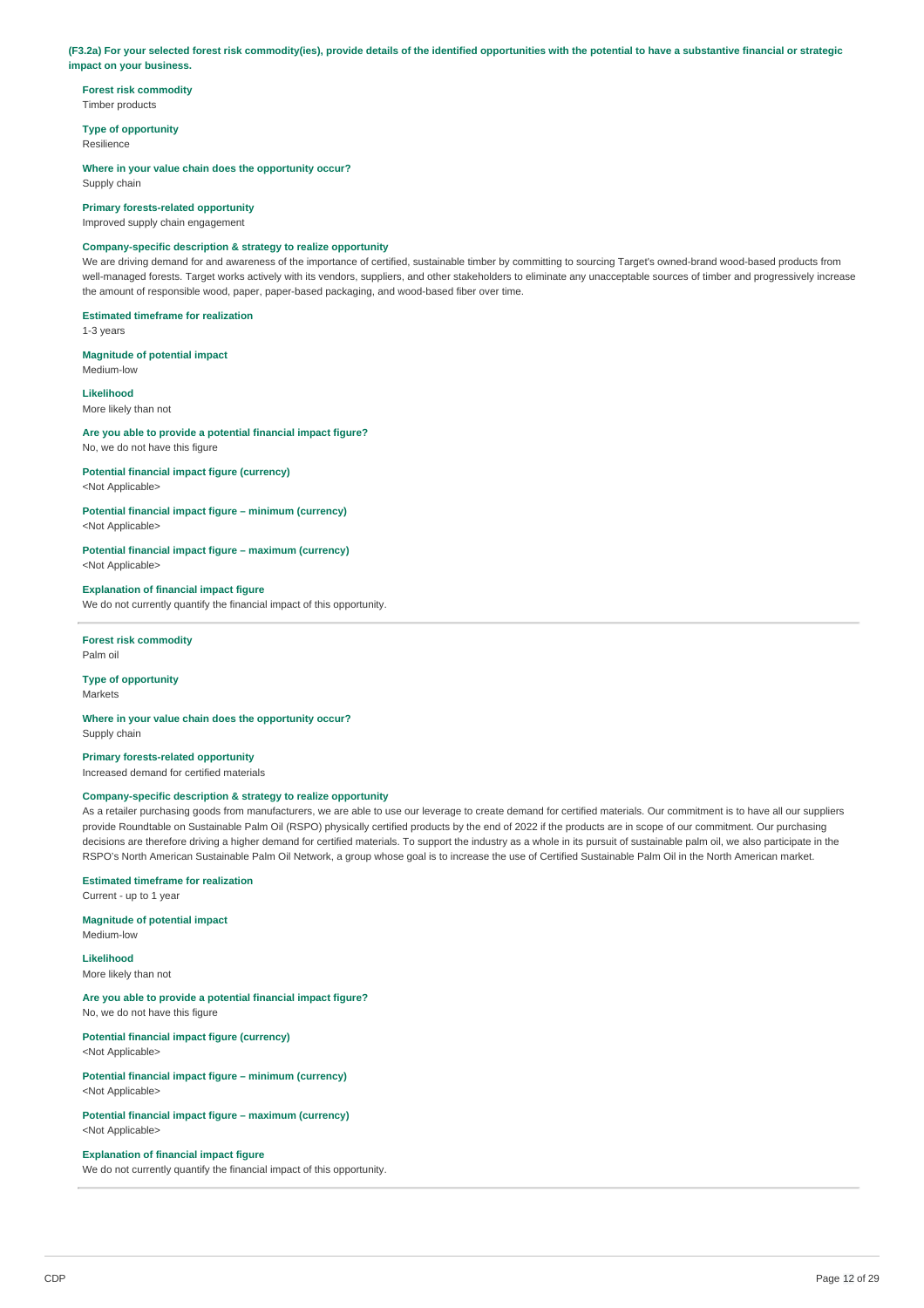# F4.1

**(F4.1) Is there board-level oversight of forests-related issues within your organization?**  Yes

# F4.1a

**(F4.1a) Identify the position(s) of the individual(s) (do not include any names) on the board with responsibility for forests-related issues.** 

| <b>Position</b> | Please explain                                                                                                                                                                                                       |
|-----------------|----------------------------------------------------------------------------------------------------------------------------------------------------------------------------------------------------------------------|
| l of            |                                                                                                                                                                                                                      |
| individual      |                                                                                                                                                                                                                      |
| Board-          | Target's Board of Directors is active and retains oversight responsibility over the Corporation's key strategic risks including those relating to corporate responsibility matters. The Nominating and               |
| level           | Governance Committee of the Board of Directors has overall oversight responsibility over corporate responsibility matters. Target recognizes that environmental, social and governance issues are of                 |
|                 | committee increasing importance to many investors. Target's Board remains persistent in their willingness to advance the company's strategy, and make certain that all our talent and resources are aligned with the |
|                 | strategy, and overseeing our corporate social responsibility and sustainability strategies. Target's Board meets with Corporate Responsibility management and other leaders across the company to                    |
|                 | determine strategies, policies, and goals related to sustainability and regularly report to and seek input from the Nominating and Governance Committee on those matters, including Forest-related                   |
|                 | issues.                                                                                                                                                                                                              |

# F4.1b

## **(F4.1b) Provide further details on the board's oversight of forests-related issues.**

| Frequency that Governance<br>forests-related<br>issues are a<br>scheduled<br>agenda item | mechanisms into<br>which forests-<br>related issues<br>are integrated                                                                                                                                                                                                    | Please explain                                                                                                                                                                                                                                                                                                                                                                                                                                                                                                                                                                                                                                                                            |
|------------------------------------------------------------------------------------------|--------------------------------------------------------------------------------------------------------------------------------------------------------------------------------------------------------------------------------------------------------------------------|-------------------------------------------------------------------------------------------------------------------------------------------------------------------------------------------------------------------------------------------------------------------------------------------------------------------------------------------------------------------------------------------------------------------------------------------------------------------------------------------------------------------------------------------------------------------------------------------------------------------------------------------------------------------------------------------|
| Row Scheduled -<br>some meetings                                                         | Monitoring<br>implementation<br>and performance<br>Reviewing and<br>guiding corporate<br>responsibility<br>strategy<br>Reviewing and<br>quiding major<br>plans of action<br>Reviewing and<br>guiding risk<br>management<br>policies<br>Reviewing and<br>quiding strategy | The Board of Directors' review of environmental and social topics is obtained through the updates it receives from the Nominating and Governance Committee. The<br>Nominating and Governance Committee reviews environmental and social topics at least semi-annually. This happens independently of our financial reporting process,<br>which includes economic topics, and is overseen throughout the year by the Audit and Finance Committee, which provides regular reports to the Board of Directors.<br>Target's Senior Vice President of Corporate Responsibility presents to the Nominating and Governance Committee semi-annually on corporate responsibility related<br>topics. |

# F4.2

**(F4.2) Provide the highest management-level position(s) or committee(s) with responsibility for forests-related issues (do not include the names of individuals).** 

| Name of the position(s)<br>and/or committee(s)                                      | <b>Responsibility</b>                                                     | <b>Frequency of reporting</b><br>to the board on forests-<br>related issues | Please explain                                                                                                                                                                                                                                                                                                                   |
|-------------------------------------------------------------------------------------|---------------------------------------------------------------------------|-----------------------------------------------------------------------------|----------------------------------------------------------------------------------------------------------------------------------------------------------------------------------------------------------------------------------------------------------------------------------------------------------------------------------|
| Other, please specify (Senior<br>Vice President, Corporate<br>Responsibility)       | Both assessing and<br>managing forests-related<br>risks and opportunities |                                                                             | As important matters arise The Senior Vice President of Corporate Responsibility oversees corporate responsibility across Target. They report to the<br>Executive Vice President and Chief Communications Officer at Target.                                                                                                     |
| Other, please specify (Vice<br>President, Responsible<br>Sourcing & Sustainability) | Both assessing and<br>managing forests-related<br>risks and opportunities |                                                                             | As important matters arise The Vice President of Responsible Sourcing & Sustainability oversees our global commitment to manufacturing our goods<br>and services in a responsible and sustainable manner. The Vice President of Responsible Sourcing & Sustainability reports<br>to our SVP & President of Owned Brand Sourcing. |

# F4.3

# **(F4.3) Do you provide incentives to C-suite employees or board members for the management of forests-related issues?**

|       | <b>Provide incentives for management of forests-related issues</b> | <b>Comment</b> |
|-------|--------------------------------------------------------------------|----------------|
| Row 1 | No, and we do not plan to introduce them in the next two years     |                |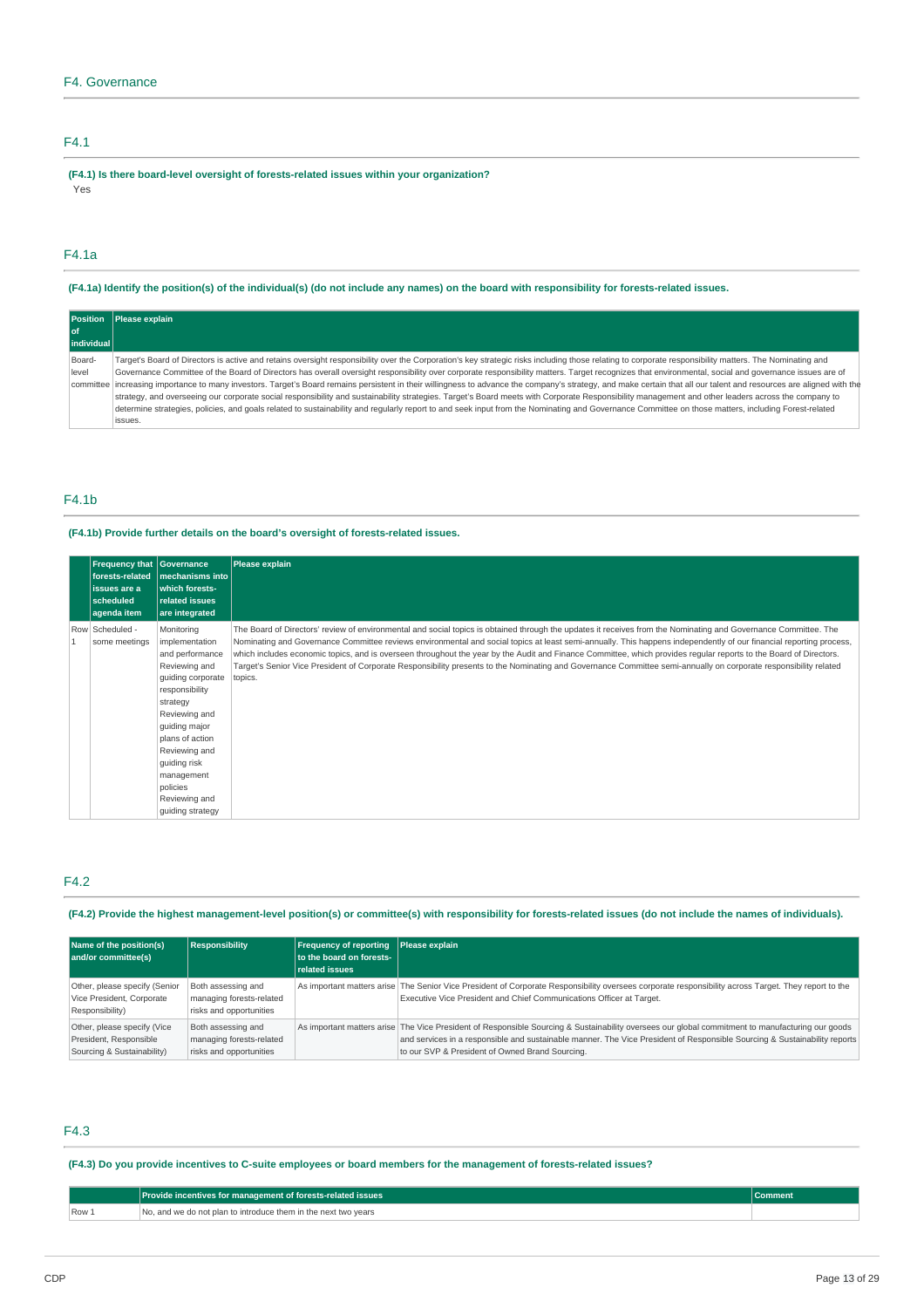**(F4.4) Did your organization include information about its response to forests-related risks in its most recent mainstream financial report?**  No, and we have no plans to do so

# F4.5

**(F4.5) Does your organization have a policy that includes forests-related issues?**  Yes, we have a documented forests policy that is publicly available

# F4.5a

# **(F4.5a) Select the options to describe the scope and content of your policy.**

F4.5b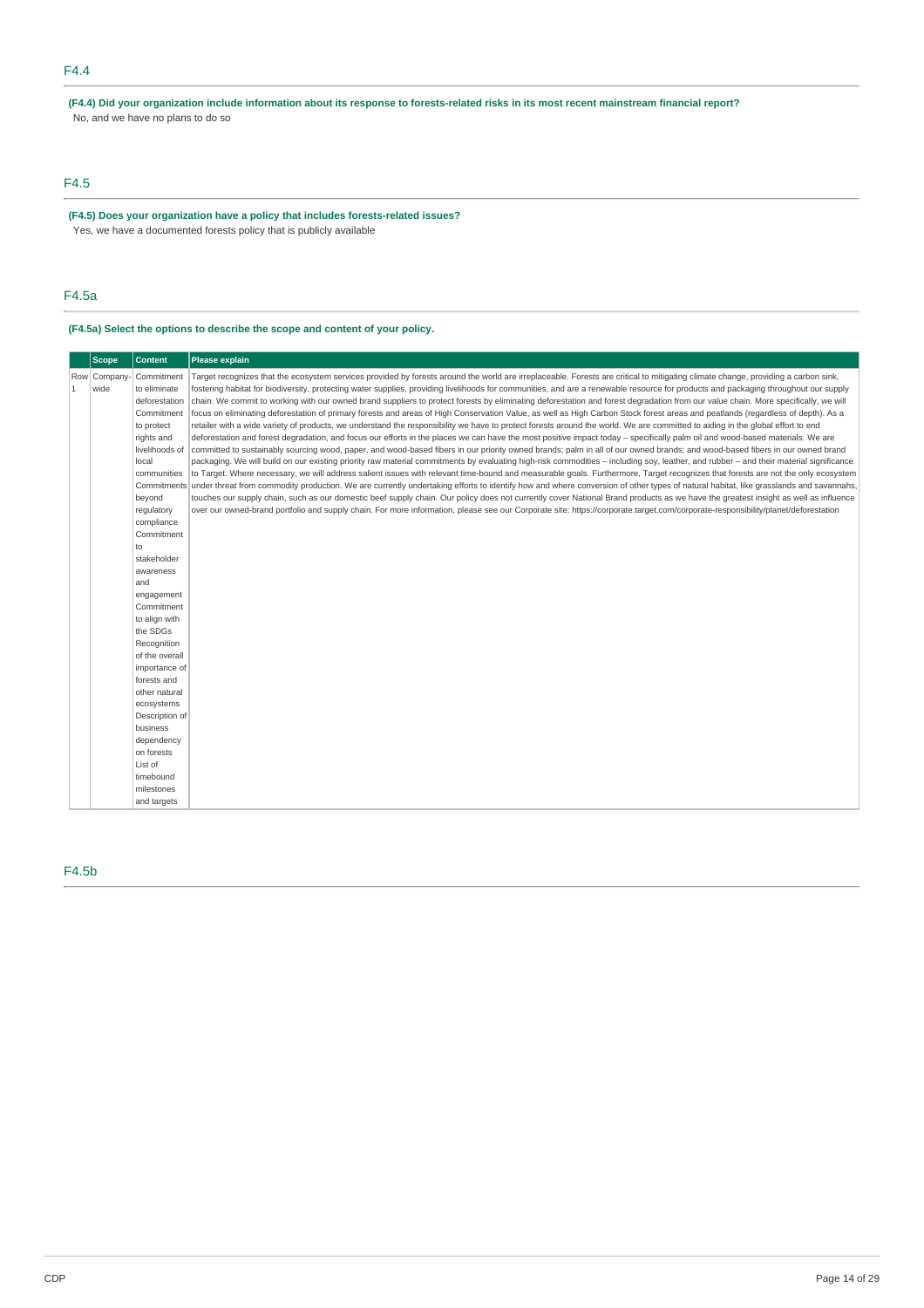# **(F4.5b) Do you have commodity specific sustainability policy(ies)? If yes, select the options that best describe their scope and content.**

|                    | Do you have<br>a commodity               | <b>Scope</b>      | <b>Content</b>                                                                                                                                                                                                                                                                                                                                                                                                                                                                                                                                                                                                       | Please explain                                                                                                                                                                                                                                                                                                                                                                                                                                                                                                                                                                                                                                                                                                                                                                                                                                                                                                                                                                                                                                                                                                                                                                                                                                                                                                                                                                                                                                                                                                                                                                                                                                                                                                                                                                                                                                                                                                                                                                                                                                                                                                                                                                                                                                                                                                               |
|--------------------|------------------------------------------|-------------------|----------------------------------------------------------------------------------------------------------------------------------------------------------------------------------------------------------------------------------------------------------------------------------------------------------------------------------------------------------------------------------------------------------------------------------------------------------------------------------------------------------------------------------------------------------------------------------------------------------------------|------------------------------------------------------------------------------------------------------------------------------------------------------------------------------------------------------------------------------------------------------------------------------------------------------------------------------------------------------------------------------------------------------------------------------------------------------------------------------------------------------------------------------------------------------------------------------------------------------------------------------------------------------------------------------------------------------------------------------------------------------------------------------------------------------------------------------------------------------------------------------------------------------------------------------------------------------------------------------------------------------------------------------------------------------------------------------------------------------------------------------------------------------------------------------------------------------------------------------------------------------------------------------------------------------------------------------------------------------------------------------------------------------------------------------------------------------------------------------------------------------------------------------------------------------------------------------------------------------------------------------------------------------------------------------------------------------------------------------------------------------------------------------------------------------------------------------------------------------------------------------------------------------------------------------------------------------------------------------------------------------------------------------------------------------------------------------------------------------------------------------------------------------------------------------------------------------------------------------------------------------------------------------------------------------------------------------|
|                    | specific                                 |                   |                                                                                                                                                                                                                                                                                                                                                                                                                                                                                                                                                                                                                      |                                                                                                                                                                                                                                                                                                                                                                                                                                                                                                                                                                                                                                                                                                                                                                                                                                                                                                                                                                                                                                                                                                                                                                                                                                                                                                                                                                                                                                                                                                                                                                                                                                                                                                                                                                                                                                                                                                                                                                                                                                                                                                                                                                                                                                                                                                                              |
|                    | sustainability                           |                   |                                                                                                                                                                                                                                                                                                                                                                                                                                                                                                                                                                                                                      |                                                                                                                                                                                                                                                                                                                                                                                                                                                                                                                                                                                                                                                                                                                                                                                                                                                                                                                                                                                                                                                                                                                                                                                                                                                                                                                                                                                                                                                                                                                                                                                                                                                                                                                                                                                                                                                                                                                                                                                                                                                                                                                                                                                                                                                                                                                              |
| Timber<br>products | policy?<br>Yes                           | Company-<br>wide  | Commitment<br>to eliminate<br>deforestation<br>Commitment<br>to protect<br>rights and<br>livelihoods of<br>local<br>communities<br>Commitments<br>beyond<br>regulatory<br>compliance<br>Recognition<br>of the overall<br>importance of<br>forests and<br>other natural<br>ecosystems<br>List of<br>timebound<br>commitments<br>and targets                                                                                                                                                                                                                                                                           | Target is committed to sourcing wood-based products from well-managed forests to avoid contributing to deforestation or forest degradation. Target will work<br>actively with its vendors, suppliers, and other stakeholders to implement our policy by eliminating any unacceptable sources, and progressively increasing the<br>amount of responsible wood, paper, paper-based packaging, and wood-based fiber over time. Our long-term intention is that all wood, paper, paper-based<br>packaging, and wood-based fiber used in products that we purchase and sell is sourced from well-managed forests that have been credibly certified and/or are<br>from post-consumer recycled materials. When certified or recycled materials are not available, Target will work with its suppliers to ensure they are meeting policy<br>requirements. This commitment applies to all Target's owned brand products and packaging containing a majority of wood-based material. Our policy does not<br>currently cover National Brand products as we have the greatest insight as well as influence over our owned-brand portfolio and supply chain. Target requires<br>wood, paper, paper-based packaging, and wood-based fiber vendors to comply with the requirements of the US Lacey Act. Target relies on the use of<br>certification schemes within our supply chain to achieve our policy commitment. While Target recognizes the value that many certifications bring to the market<br>such as SFI-Sustainable Forestry Initiative and PEFC - Programme for the Endorsement of Forest Certification, we have a preference for FSC - Forest<br>Stewardship Council certification and will work with our suppliers to help them achieve full chain of custody and increase the penetration of FSC certified<br>products available in our stores and online. In addition, Target believes that use of post-consumer recycled and alternative (non-wood) fibers should be<br>increased to reduce the pressure on forests. Target aims to increase the use of recycled materials in our products and packaging when available and meeting<br>product performance requirements and competitive market conditions.                                                                                                               |
| Palm oil Yes       |                                          | Company-          | Commitment                                                                                                                                                                                                                                                                                                                                                                                                                                                                                                                                                                                                           | This commitment applies to palm oil, palm kernel oil, and derivatives in Target's owned brand food, household cleaning, personal care, baby care, beauty,                                                                                                                                                                                                                                                                                                                                                                                                                                                                                                                                                                                                                                                                                                                                                                                                                                                                                                                                                                                                                                                                                                                                                                                                                                                                                                                                                                                                                                                                                                                                                                                                                                                                                                                                                                                                                                                                                                                                                                                                                                                                                                                                                                    |
|                    |                                          | wide              | to eliminate<br>deforestation<br>Commitment<br>to protect<br>rights and<br>livelihoods of<br>local<br>communities<br>Commitments<br>beyond<br>regulatory<br>compliance<br>Commitment<br>to<br>stakeholder<br>awareness<br>and<br>engagement<br>Recognition<br>of the overall<br>importance of<br>forests and<br>other natural<br>ecosystems<br>Description of<br>forest risk<br>commodities,<br>parts of the<br>business,<br>and stages of<br>value-chain<br>covered by<br>the policy<br>List of<br>timebound<br>commitments<br>and targets<br>Description of<br>forests-<br>related<br>standards for<br>procurement | cosmetics, and candle products. As a next step in Target's multi-year endeavor to responsibly source palm oil, Target commits to moving beyond the use of a<br>credit system toward the use of physically certified palm oil. Our goal is for palm oil in our products to be certified by the Roundtable on Sustainable Palm Oil<br>(RSPO) or an equivalent standard with a mass balance, segregated, or identity preserved supply chain certification by the end of 2022. Target also aims to<br>increase the portion of segregated and identity preserved palm oil used in its products over time. Target aspires to source palm oil that is produced in<br>accordance with the following key principles, which are part of the RSPO standard: Palm oil cultivation must not cause deforestation of primary forests, areas of<br>High Conservation Value, or High Carbon Stock forest areas. Palm oil developments must not be planted on peat lands regardless of depth. Land prepared for<br>the planting or replanting of palm trees must not be prepared by burning. Palm oil developments must proceed on the basis of Free, Prior, and Informed<br>Consent. Workers, including women and migrant workers, must be provided wages, benefits and working conditions that are fair and in accordance with local<br>law . Suppliers must provide a safe and healthy working environment that complies with local laws and minimizes occupational hazards. All workers have the<br>right to engage in work willingly, without surrendering identification and without the payment of fees. Suppliers must comply with all age-related working<br>restrictions as set by local law and adhere to international standards as defined by the International Labor Organization regarding age-appropriate work.<br>Furthermore, Target believes transparent and traceable supply chains enable industry collaboration, shared accountability, and positive change. Target will<br>engage in efforts to increase traceability in palm oil and will encourage the companies within our supply chain to do the same. As such, Target aims to trace its<br>palm oil supply chain to the mill level by the end of 2022. This information will facilitate meaningful dialogue and action to protect forests and improve livelihoods. |
| Cattle             | <not<br>products Applicable&gt;</not<br> | $<$ Not           | $<$ Not<br>Applicable Applicable>                                                                                                                                                                                                                                                                                                                                                                                                                                                                                                                                                                                    | <not applicable=""></not>                                                                                                                                                                                                                                                                                                                                                                                                                                                                                                                                                                                                                                                                                                                                                                                                                                                                                                                                                                                                                                                                                                                                                                                                                                                                                                                                                                                                                                                                                                                                                                                                                                                                                                                                                                                                                                                                                                                                                                                                                                                                                                                                                                                                                                                                                                    |
|                    |                                          | $\geq$            |                                                                                                                                                                                                                                                                                                                                                                                                                                                                                                                                                                                                                      |                                                                                                                                                                                                                                                                                                                                                                                                                                                                                                                                                                                                                                                                                                                                                                                                                                                                                                                                                                                                                                                                                                                                                                                                                                                                                                                                                                                                                                                                                                                                                                                                                                                                                                                                                                                                                                                                                                                                                                                                                                                                                                                                                                                                                                                                                                                              |
| Soy                | <not<br>Applicable&gt;</not<br>          | $<$ Not<br>$\geq$ | <not<br>Applicable Applicable&gt;</not<br>                                                                                                                                                                                                                                                                                                                                                                                                                                                                                                                                                                           | <not applicable=""></not>                                                                                                                                                                                                                                                                                                                                                                                                                                                                                                                                                                                                                                                                                                                                                                                                                                                                                                                                                                                                                                                                                                                                                                                                                                                                                                                                                                                                                                                                                                                                                                                                                                                                                                                                                                                                                                                                                                                                                                                                                                                                                                                                                                                                                                                                                                    |
| Other -<br>Rubber  | <not<br>Applicable&gt;</not<br>          | $<$ Not           | <not<br>Applicable Applicable&gt;</not<br>                                                                                                                                                                                                                                                                                                                                                                                                                                                                                                                                                                           | <not applicable=""></not>                                                                                                                                                                                                                                                                                                                                                                                                                                                                                                                                                                                                                                                                                                                                                                                                                                                                                                                                                                                                                                                                                                                                                                                                                                                                                                                                                                                                                                                                                                                                                                                                                                                                                                                                                                                                                                                                                                                                                                                                                                                                                                                                                                                                                                                                                                    |
| Other -<br>Cocoa   | $<$ Not<br>Applicable>                   | $<$ Not           | $<$ Not<br>Applicable Applicable>                                                                                                                                                                                                                                                                                                                                                                                                                                                                                                                                                                                    | <not applicable=""></not>                                                                                                                                                                                                                                                                                                                                                                                                                                                                                                                                                                                                                                                                                                                                                                                                                                                                                                                                                                                                                                                                                                                                                                                                                                                                                                                                                                                                                                                                                                                                                                                                                                                                                                                                                                                                                                                                                                                                                                                                                                                                                                                                                                                                                                                                                                    |
| Other -<br>Coffee  | $<$ Not<br>Applicable>                   | $<$ Not           | <not<br>Applicable Applicable&gt;</not<br>                                                                                                                                                                                                                                                                                                                                                                                                                                                                                                                                                                           | <not applicable=""></not>                                                                                                                                                                                                                                                                                                                                                                                                                                                                                                                                                                                                                                                                                                                                                                                                                                                                                                                                                                                                                                                                                                                                                                                                                                                                                                                                                                                                                                                                                                                                                                                                                                                                                                                                                                                                                                                                                                                                                                                                                                                                                                                                                                                                                                                                                                    |

# F4.6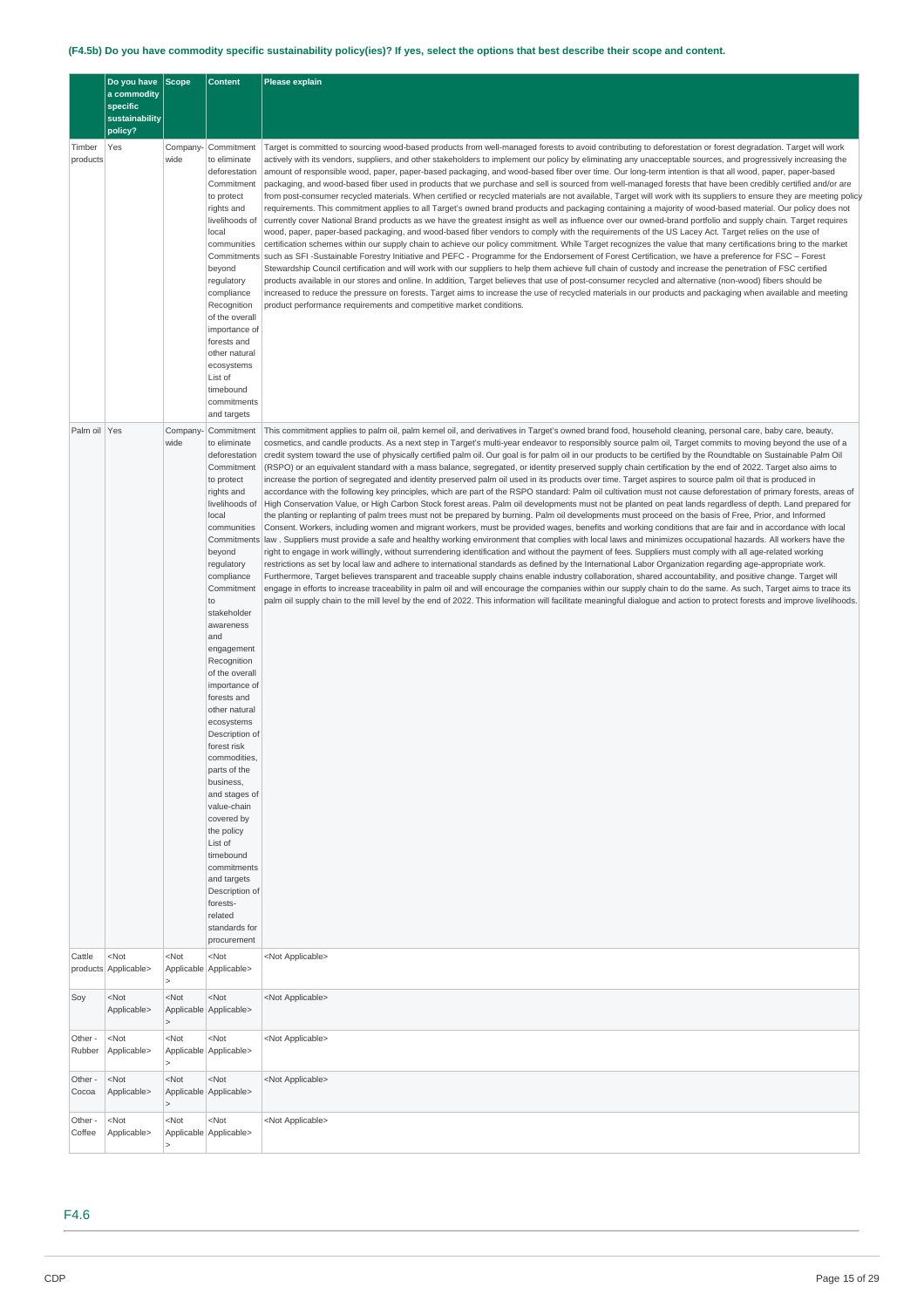# **(F4.6) Has your organization made a public commitment to reduce or remove deforestation and/or forest degradation from its direct operations and/or supply chain?**

Yes

# F4.6a

## **(F4.6a) Has your organization endorsed any of the following initiatives as part of its public commitment to reduce or remove deforestation and/or forest degradation?**

We Mean Business

Other, please specify (Canopy)

# F4.6b

#### **(F4.6b) Provide details on your public commitment(s), including the description of specific criteria, coverage, and actions.**

#### **Forest risk commodity**

Timber products

## **Criteria**

No conversion of natural ecosystems No new development on peat regardless of depth No conversion of High Conservation Value areas No conversion of High Carbon Stock forests No sourcing of illegally produced and/or traded forest risk commodities

# **Operational coverage**

Supply chain

**% of total production/ consumption covered by commitment**  100%

#### **Cutoff date**

No cutoff date

**Commitment target date**  2021-25

#### **Please explain**

Our goals cover all owned-brand production, which is the scope of this disclosure.

# **Forest risk commodity**

Palm oil

#### **Criteria**

No new development on peat regardless of depth No conversion of High Conservation Value areas No conversion of High Carbon Stock forests Secure Free, Prior and Informed Consent (FPIC) of indigenous people and local communities Restricting the sourcing and/or trade of forest risk commodities to credible certified sources

#### **Operational coverage**

Supply chain

**% of total production/ consumption covered by commitment** 

**Cutoff date** 

2019

**Commitment target date** 

2021-25

100%

## **Please explain**

Target has engaged with suppliers and participated in initiatives to increase the sustainability of its palm oil supply chain over the past six years. Target is pleased to report that in 2020, 82% of the palm oil covered by our commitment was certified via RSPO's Mass Balance certification, 7% through Segregated certification, 1% through Identity Preserved certification, and the other 10% was covered by RSPO's PalmTrace credits. 100% of the PalmTrace credits were purchased from smallholder farmers Additionally, 81% of the palm oil can be traced to the importer. Target will continue to collaborate with companies within our supply chain and industry stakeholders to leverage our collective scale, influence, and expertise to promote sustainable palm oil. We will also continue to report annually on our progress. As a next step in Target's multi-year endeavor to responsibly source palm oil, Target commits to moving beyond the use of a credit system toward the use of physically certified palm oil. Our goal is for palm oil in our owned brand products to be certified by the Roundtable on Sustainable Palm Oil (RSPO) or an equivalent standard with a mass balance, segregated, or identity preserved supply chain certification by the end of 2022. Target also aims to increase the portion of segregated and identity preserved palm oil used in its owned brand products over time. Target aims to trace its palm oil supply chain to the mill level by the end of 2022. The percentage covered (100%) is the percentage of ownedbrand production, which is the scope of this disclosure.

### F5. Business strategy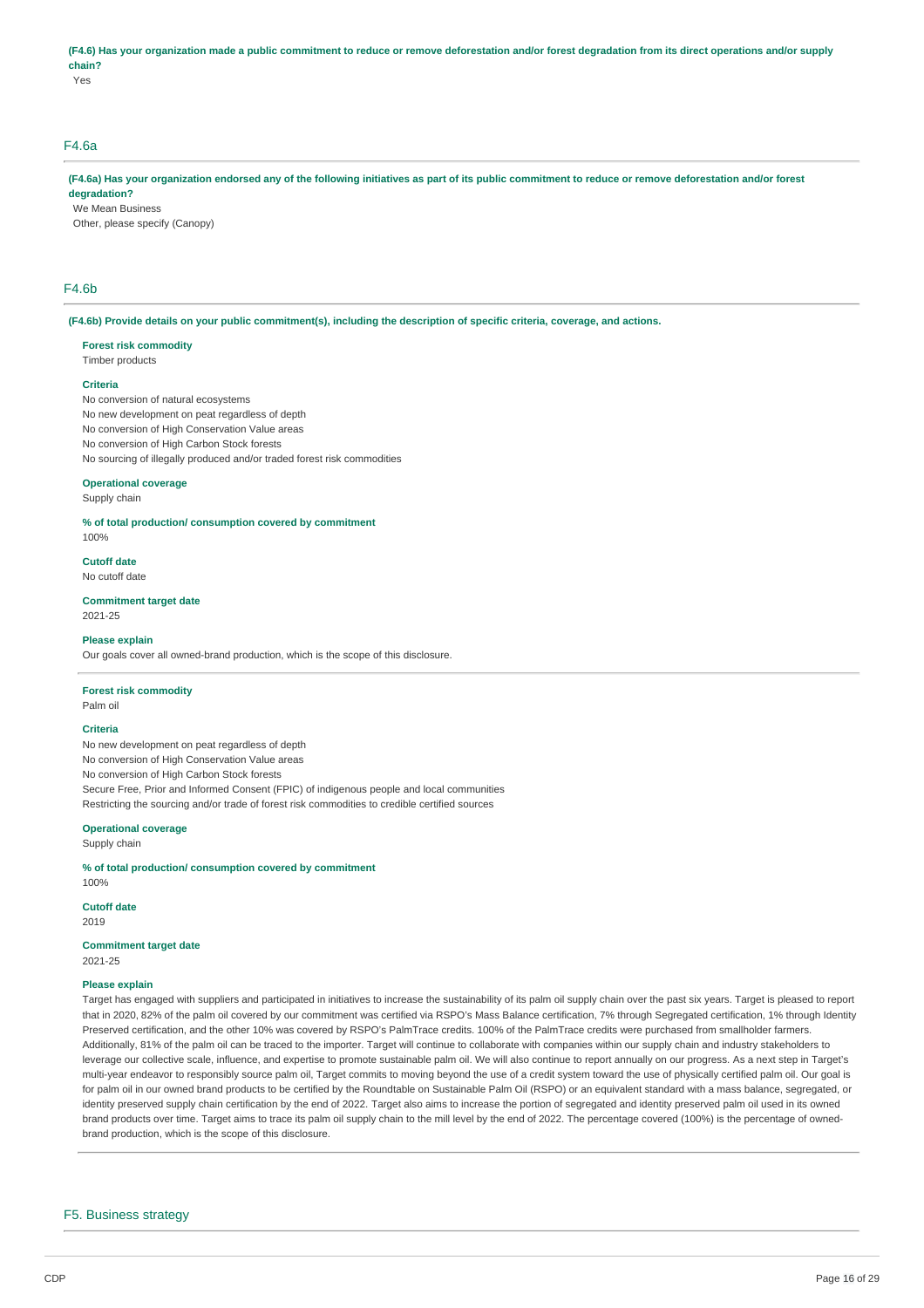### **(F5.1) Are forests-related issues integrated into any aspects of your long-term strategic business plan, and if so how?**

|                               | Are<br>forests-<br>related<br><b>issues</b><br>integrated? (years) | Long-<br>l term<br>time<br>  horizon | Please explain                                                                                                                                                                                                                                                                                                                                                                                                                                                                                                                                                                                                                                                                                                                                                                                                                                                                                                                                                                                                                                                                                                                                                                                                                                  |
|-------------------------------|--------------------------------------------------------------------|--------------------------------------|-------------------------------------------------------------------------------------------------------------------------------------------------------------------------------------------------------------------------------------------------------------------------------------------------------------------------------------------------------------------------------------------------------------------------------------------------------------------------------------------------------------------------------------------------------------------------------------------------------------------------------------------------------------------------------------------------------------------------------------------------------------------------------------------------------------------------------------------------------------------------------------------------------------------------------------------------------------------------------------------------------------------------------------------------------------------------------------------------------------------------------------------------------------------------------------------------------------------------------------------------|
| Long-<br>term<br>business     | Yes.<br>forests-<br>related<br>objectives issues are<br>integrated | $5 - 10$                             | Responsible Sourcing & Sustainability is an integral part of Target's business strategy. In 2016, we launched our 2020 Responsible Sourcing Aspirations which included a<br>commitment to sustainably managed forests and palm oil. At Target, we also understand that our guest expects sustainable forest products. One way we communicate this<br>commitment is by being an FSC trademark license holder. The FSC trademark license allows Target to use the Forest Stewardship Council's logo in marketing (on Target.com, in<br>store, and in our weekly ad) to both support FSC's approach to sustainable forestry as well as to help educate our quest about sustainable forest management. The use of the<br>FSC logo in marketing is supported across Target's owned brands and appears on hundreds of products at Target. Please reference the following links Target's Deforestation<br>Page: https://corporate.target.com/corporate-responsibility/planet/deforestation Target's Forest Products Policy: https://corporate.target.com/ media/TargetCorp/csr/pdf/Target-<br>Forest-Products-Policy.pdf Target's Palm Oil commitments: https://corporate.target.com/corporate-responsibility/planet/deforestation/palm-oil-commitment |
| Strategy<br>for long-<br>term | Yes,<br>forests-<br>related<br>objectives issues are<br>integrated | $5 - 10$                             | Our palm oil strategy is to commit to time bound goals to achieve greater levels of sustainability through the RSPO certification program, work with suppliers to meet our palm oil<br>commitment, and engagement in NASPON to support the further progress of sustainable palm oil in the North American market. Please reference the following links Target's<br>Deforestation Page: https://corporate.target.com/corporate-responsibility/planet/deforestation Target's Forest Products Policy:<br>https://corporate.target.com/ media/TargetCorp/csr/pdf/Target-Forest-Products-Policy.pdf Target's Palm Oil commitments: https://corporate.target.com/corporate-<br>responsibility/planet/deforestation/palm-oil-commitment                                                                                                                                                                                                                                                                                                                                                                                                                                                                                                                |
| Financial<br>planning         | Yes.<br>forests-<br>related<br>issues are<br>integrated            | $5 - 10$                             | Target has included cost impacts due to increased raw material costs from converting our supply chain to more certified forest products in the company's financial planning<br>processes.                                                                                                                                                                                                                                                                                                                                                                                                                                                                                                                                                                                                                                                                                                                                                                                                                                                                                                                                                                                                                                                       |

# F6. Implementation

# F6.1

**(F6.1) Did you have any timebound and quantifiable targets for increasing sustainable production and/or consumption of your disclosed commodity(ies) that were active during the reporting year?** 

Yes

## F6.1a

**(F6.1a) Provide details of your timebound and quantifiable target(s) for increasing sustainable production and/or consumption of the disclosed commodity(ies), and progress made.** 

**Target reference number**  Target 1

**Forest risk commodity**  Timber products

**Type of target**  Third-party certification

## **Description of target**

Source all owned-brand, paper-based packaging from sustainably managed forests by 2022.

**Linked commitment**  Other environmental commitments

**Traceability point**  <Not Applicable>

### **Third-party certification scheme**

FSC Chain of Custody FSC Controlled Wood PEFC Chain of Custody SFI Chain of Custody

**Start year** 

2017

**Target year**  2022

**Quantitative metric**  <Not Applicable>

**Target (number)**  <Not Applicable>

**Target (%)**  100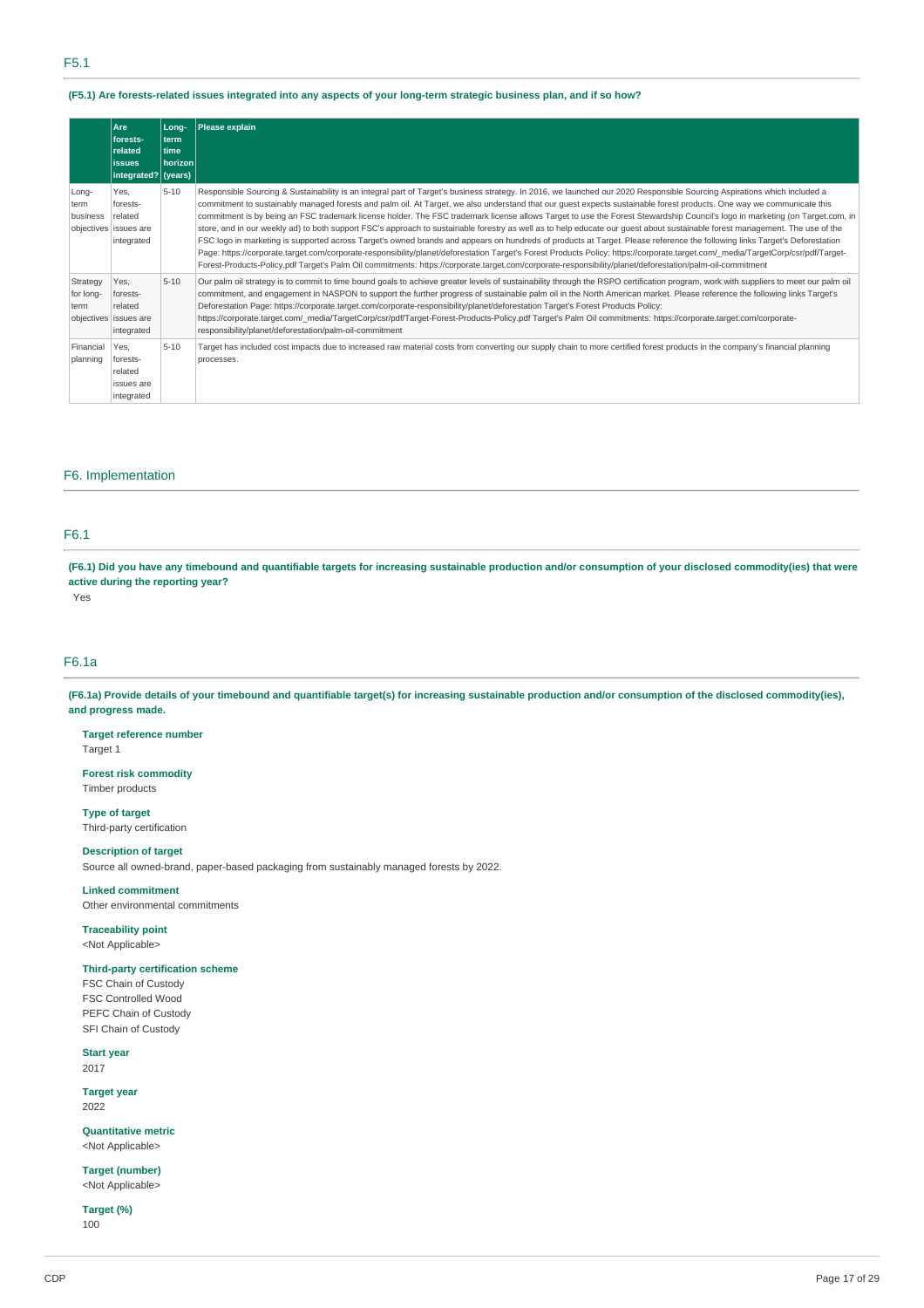### **% of target achieved**

63

#### **Please explain**

Source all owned-brand, paper-based packaging from sustainably managed forests by 2022. Our baseline in 2017 was 13.9% and as of 2019 we sat at 51%, in 2020 we reached 63%. Continued work on this goal revolves around supplier engagement. Today's work will allow Target to build the foundation for future success.

**Target reference number** 

Target 2

## **Forest risk commodity**  Timber products

**Type of target** 

Third-party certification

# **Description of target**

By the end of 2020, the up&up, Pillowfort, and Cat & Jack brands will be fully compliant with our forest products policy.

**Linked commitment** 

Other environmental commitments

## **Traceability point**  <Not Applicable>

## **Third-party certification scheme**

FSC Chain of Custody FSC Controlled Wood PEFC Chain of Custody SFI Chain of Custody

## **Start year**

2017 **Target year** 

2020

**Quantitative metric**  <Not Applicable>

**Target (number)** 

<Not Applicable>

**Target (%)**  100

# **% of target achieved**

63.9

## **Please explain**

2020 was a goal year for these three brands and while much was accomplished, the goal of 100% was not realized. Much of the progress yet to be made was within the Pillowfort brand where solid wood conversations to FSC have been challenged due to supply issues (both in costs and volume). However, many of those supply issues post reporting period have been resolved and the brand will be much further along in 2021.

**Target reference number** 

Target 3

**Forest risk commodity**  Timber products

**Type of target**  Third-party certification

### **Description of target**

By the end of 2022, the Threshold and Smith & Hawken brands will be fully compliant with our forest products policy.

**Linked commitment**  Other environmental commitments

**Traceability point** 

# <Not Applicable>

# **Third-party certification scheme**

FSC Chain of Custody FSC Controlled Wood PEFC Chain of Custody SFI Chain of Custody

**Start year** 

2017

**Target year**  2022

**Quantitative metric**  <Not Applicable>

**Target (number)**  <Not Applicable>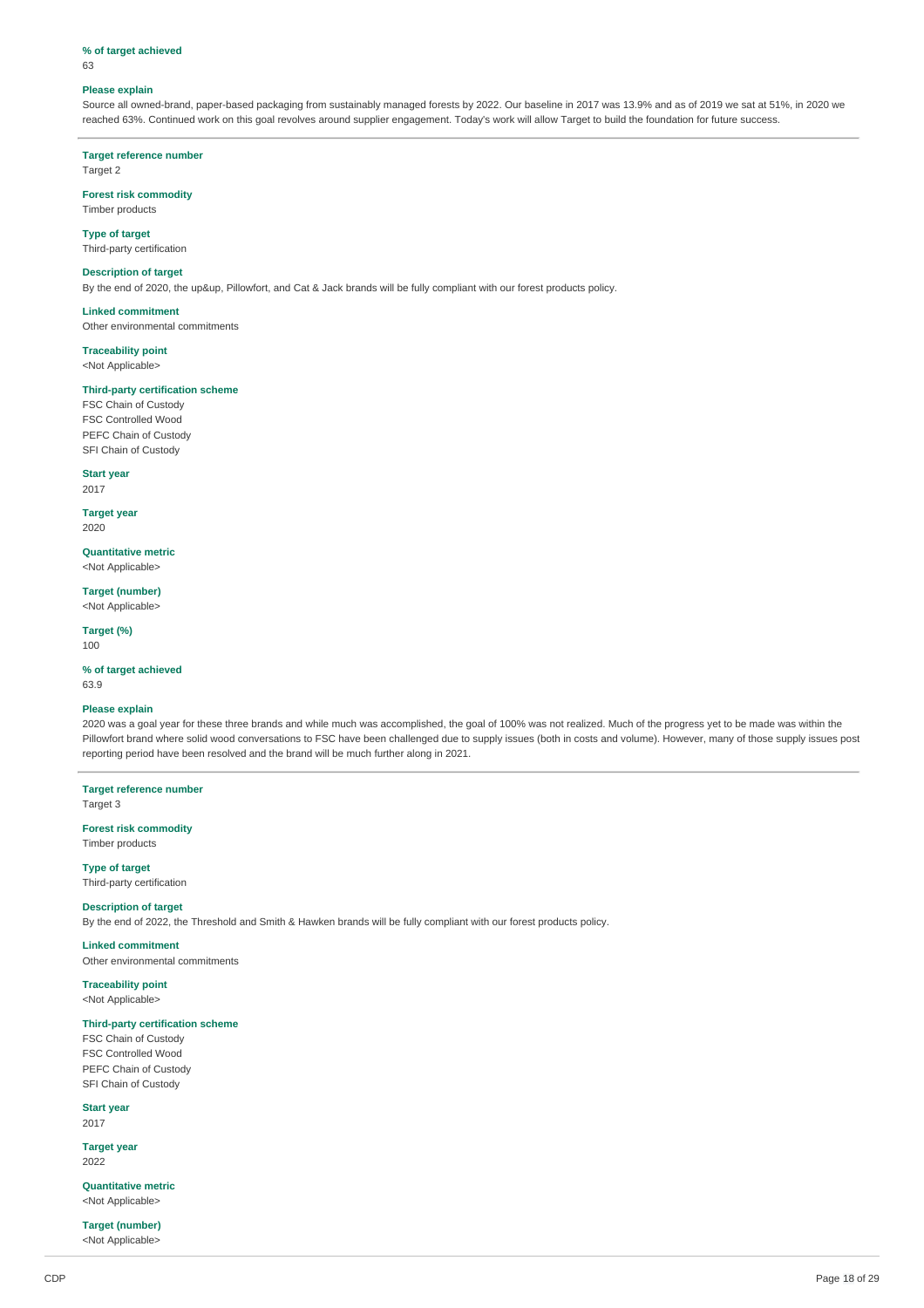# **Target (%)**

100

#### **% of target achieved**  24.2

# **Please explain**

Threshold and Smith&Hawken brand progress was measured for the first time this year and have achieved compliance with nearly a quarter of the forest product items in the assortment. Progress on these brands will continue in 2021 and 2022 as our product development and sourcing teams become more sophisticated in working with the constraints that third party certifications present.

### **Target reference number**

Target 4

#### **Forest risk commodity**  Palm oil

### **Type of target**  Traceability

## **Description of target**

Target aims to trace its palm oil supply chain to the mill level by the end of 2022. This information will facilitate meaningful dialogue and action to protect forests and improve livelihoods.

# **Linked commitment**

Other environmental commitments

# **Traceability point**

Mill

# **Third-party certification scheme**

<Not Applicable>

**Start year**  2019

## **Target year**

2022

**Quantitative metric**  <Not Applicable>

**Target (number)**  <Not Applicable>

### **Target (%)**  100

## **% of target achieved**

81

### **Please explain**

Target has traced 81% of our palm oil to the importer. We will continue to trace our palm oil supply chain to achieve traceability to the mill by the end of 2022.

**Target reference number**  Target 5

### **Forest risk commodity**  Palm oil

**Type of target** 

Third-party certification

### **Description of target**

This commitment applies to palm oil, palm kernel oil, and derivatives in Target's owned brand food, household cleaning, personal care, baby care, beauty, cosmetics, and candle products. Target commits to moving beyond the use of a credit system toward the use of physically certified palm oil. Our goal is for palm oil in our products to be certified by the Roundtable on Sustainable Palm Oil (RSPO) or an equivalent standard with a mass balance, segregated, or identity preserved supply chain certification by the end of 2022. Target also aims to increase the portion of segregated and identity preserved palm oil used in its products over time.

# **Linked commitment**

Other environmental commitments

### **Traceability point**

<Not Applicable>

## **Third-party certification scheme**

RSPO Segregated RSPO Mass Balance RSPO Book and Claim

### **Start year**

2015

**Target year**  2022

## **Quantitative metric**

<Not Applicable>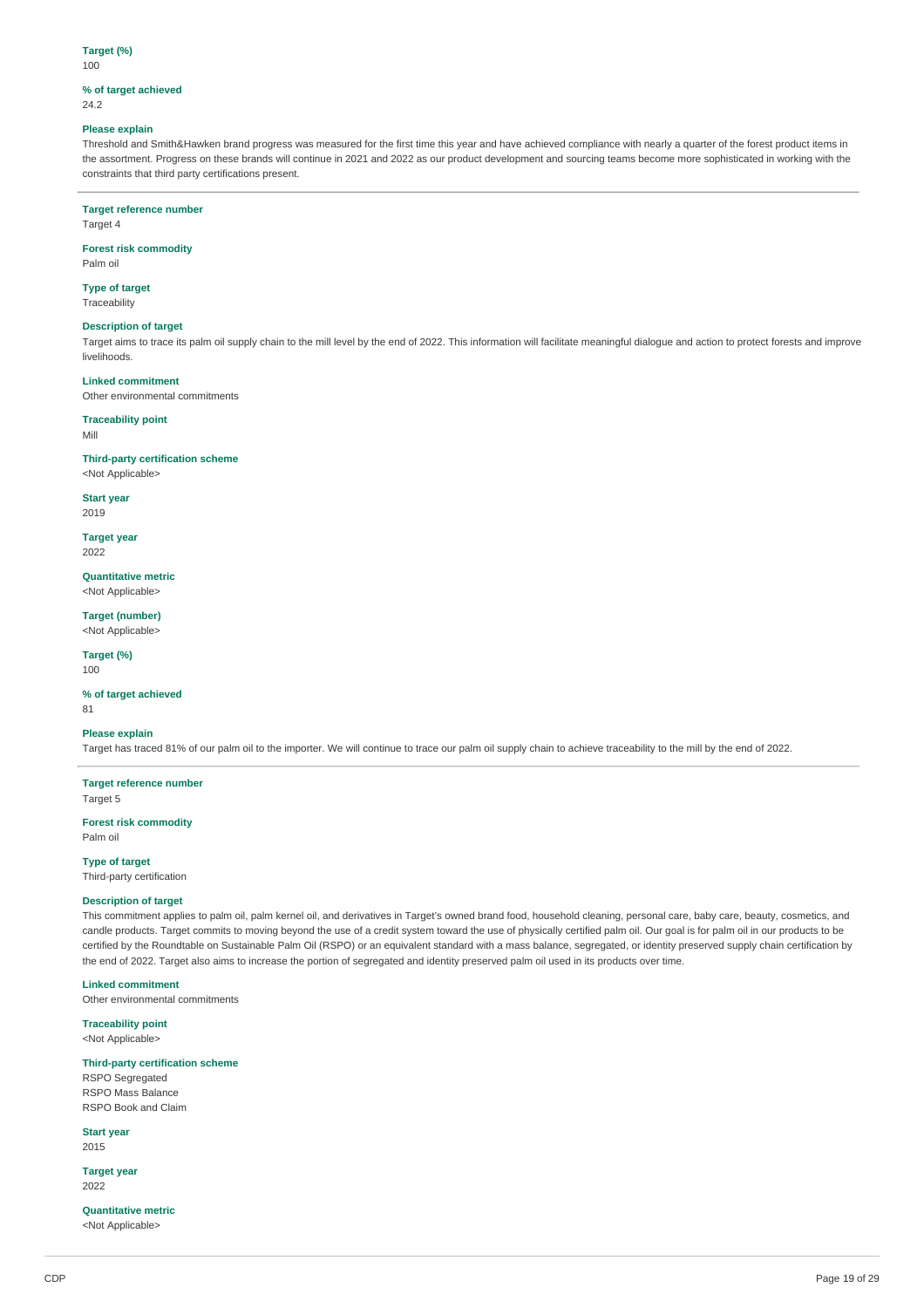# **Target (%)**

# 100

# **% of target achieved**

90

# **Please explain**

In 2018, Target achieved our first palm oil goal; our products in scope for our palm oil commitment were sustainable via RSPO's Book & Claim, Mass Balance, Segregated, or Identity Preserved supply chain models. We published our next goal in 2019, increasing the scope of product categories and committing to achieving a physically certified supply chain by the end of 2022 using the RSPO's Mass Balance, Segregated, or Identity Preserved supply chain certifications. In 2020, 90% of our volumes were certified mass balance (82%), segregated (7%), or identity preserved (1%). We will continue to progress towards a fully physically certified supply chain.

# F6.2

# **(F6.2) Do you have traceability system(s) in place to track and monitor the origin of your disclosed commodity(ies)?**

|                    | Do you have<br>system(s) in<br>place? | <b>Description of</b><br>traceability system            |                         | <b>Exclusions Description of exclusion</b>                                                                                                                                                                                                                                            |  |
|--------------------|---------------------------------------|---------------------------------------------------------|-------------------------|---------------------------------------------------------------------------------------------------------------------------------------------------------------------------------------------------------------------------------------------------------------------------------------|--|
| Timber<br>products | No.                                   | <not applicable=""></not>                               | $<$ Not<br>Applicable>  | <not applicable=""></not>                                                                                                                                                                                                                                                             |  |
| Palm oil Yes       |                                       | Supplier survey with<br>third party partner<br>analysis | Specific<br>supplier(s) | We have the greatest insight as well as influence over our owned-brand portfolio and supply chain, thus we are excluding national brand and<br>store operations. All owned brand food, beverage, essentials, beauty, and candle products are included within our traceability system. |  |
| Cattle<br>products | <not applicable=""></not>             | <not applicable=""></not>                               | $<$ Not<br>Applicable>  | <not applicable=""></not>                                                                                                                                                                                                                                                             |  |
| Soy                | <not applicable=""></not>             | <not applicable=""></not>                               | $<$ Not<br>Applicable>  | <not applicable=""></not>                                                                                                                                                                                                                                                             |  |
| Other -<br>Rubber  | <not applicable=""></not>             | <not applicable=""></not>                               | $<$ Not<br>Applicable>  | <not applicable=""></not>                                                                                                                                                                                                                                                             |  |
| Other -<br>Cocoa   | <not applicable=""></not>             | <not applicable=""></not>                               | $<$ Not<br>Applicable>  | <not applicable=""></not>                                                                                                                                                                                                                                                             |  |
| Other -<br>Coffee  | <not applicable=""></not>             | <not applicable=""></not>                               | $<$ Not<br>Applicable>  | <not applicable=""></not>                                                                                                                                                                                                                                                             |  |

# F6.2a

## **(F6.2a) Provide details on the level of traceability your organization has for its disclosed commodity(ies).**

| <b>Forest risk commodity</b> | Point to which commodity is traceable | <b>We of total production/consumption volume traceable</b> |
|------------------------------|---------------------------------------|------------------------------------------------------------|
| Palm oil                     | First importer                        |                                                            |

# F6.2b

**(F6.2b) Why do you not have system(s) in place to track and monitor the origin of your disclosed commodity(ies) and what are your plans to develop these in the future?** 

# **Forest risk commodity**

Timber products

# **Primary reason**

Insufficient data on operations

## **Please explain**

We are moving towards chain of custody certification for owned brand products.

# F6.3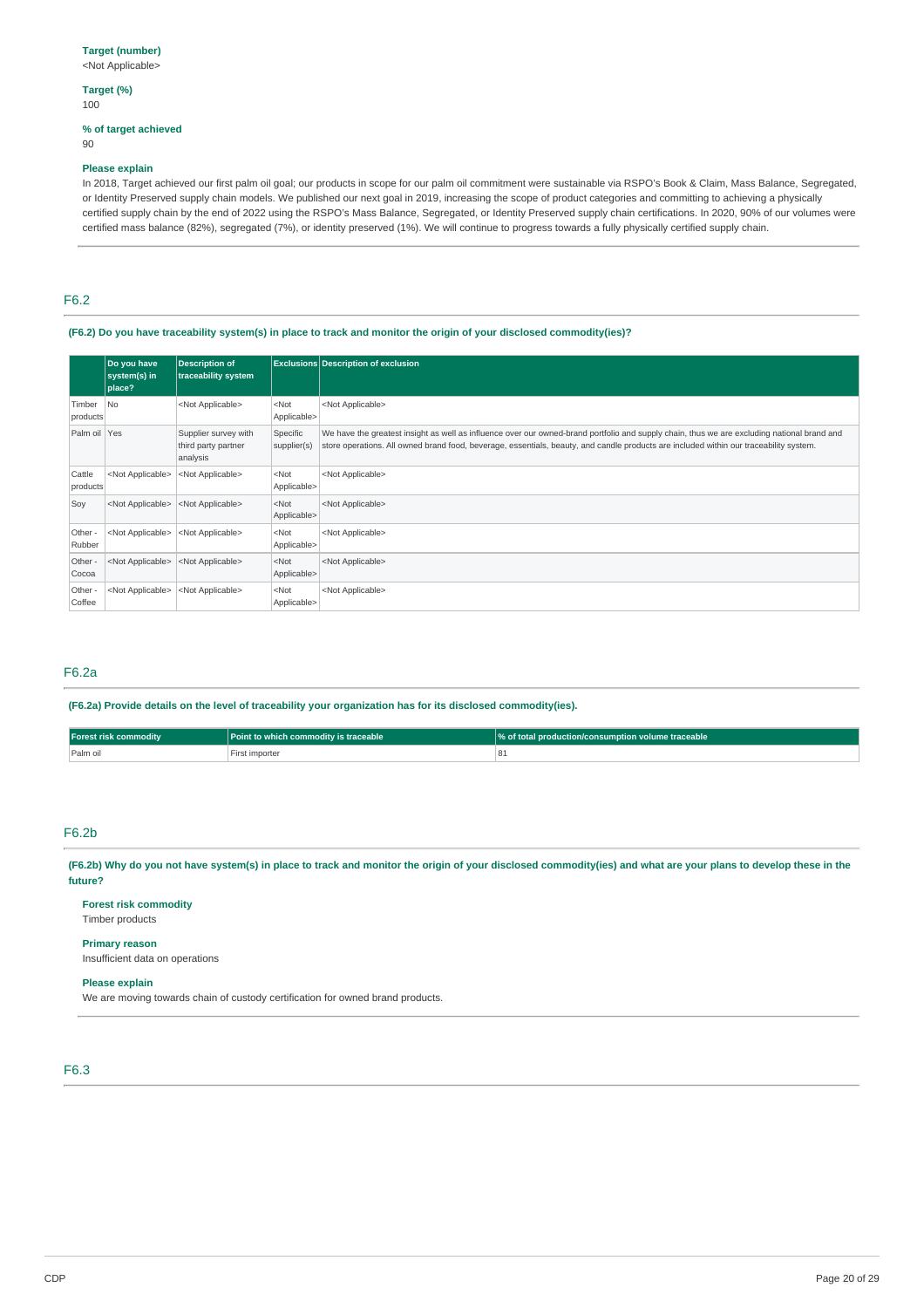## **(F6.3) Have you adopted any third-party certification scheme(s) for your disclosed commodity(ies)?**

|                 | Third-party certification scheme adopted? | % of total production and/or consumption volume certified |
|-----------------|-------------------------------------------|-----------------------------------------------------------|
| Timber products | Yes                                       |                                                           |
| Palm oil        | Yes                                       | 100                                                       |
| Cattle products | <not applicable=""></not>                 | <not applicable=""></not>                                 |
| Soy             | <not applicable=""></not>                 | <not applicable=""></not>                                 |
| Other - Rubber  | <not applicable=""></not>                 | <not applicable=""></not>                                 |
| Other - Cocoa   | <not applicable=""></not>                 | <not applicable=""></not>                                 |
| Other - Coffee  | <not applicable=""></not>                 | <not applicable=""></not>                                 |

## F6.3a

**(F6.3a) Provide a detailed breakdown of the volume and percentage of your production and/or consumption by certification scheme.** 

# **Forest risk commodity**

Timber products

# **Third-party certification scheme**

SFI Chain of Custody

## **Chain-of-custody model used**

<Not Applicable>

### **% of total production/consumption volume certified**

**Form of commodity** 

Please select

**Volume of production/ consumption certified** 

# **Metric for volume**

Please select

# **Is this certified by more than one scheme?**

No

## **Please explain**

Throughout 2018, the forest policy implementation work was focused on certifying more factories to chain of custody standards like FSC, SFI, and PEFC with a preference for FSC when available.

# **Forest risk commodity**

Timber products

#### **Third-party certification scheme**  PEFC Chain of Custody

**Chain-of-custody model used**  <Not Applicable>

### **% of total production/consumption volume certified**

**Form of commodity** 

Please select

# **Volume of production/ consumption certified**

**Metric for volume** 

# Please select

**Is this certified by more than one scheme?**  No

## **Please explain**

Throughout 2018, the forest policy implementation work was focused on certifying more factories to chain of custody standards like FSC, SFI, and PEFC with a preference for FSC when available.

### **Forest risk commodity**

Timber products

#### **Third-party certification scheme**  FSC Chain of Custody

**Chain-of-custody model used**  <Not Applicable>

# **% of total production/consumption volume certified**

**Form of commodity**  Please select

### **Volume of production/ consumption certified**

**Metric for volume** 

Please select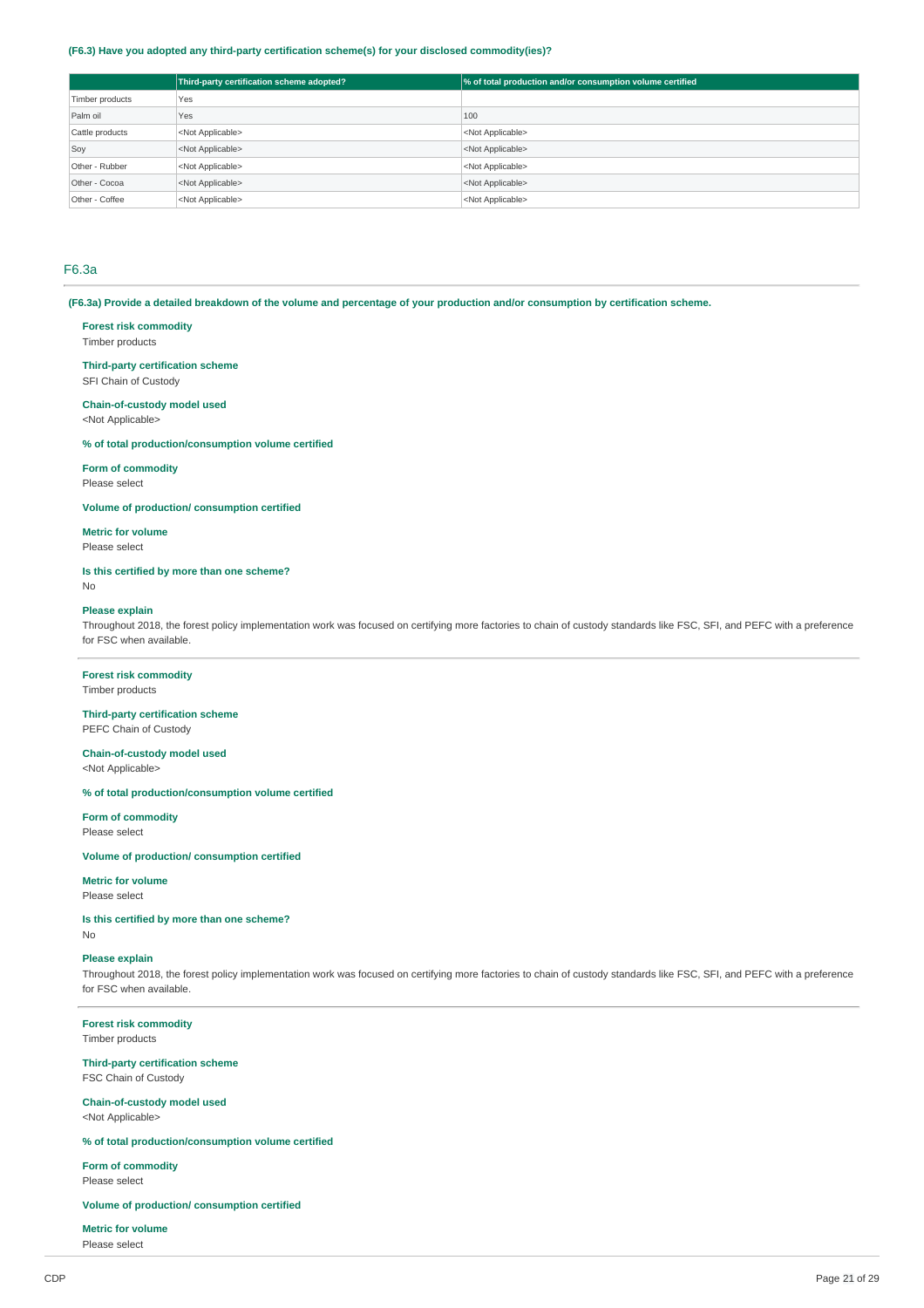### **Is this certified by more than one scheme?**

No

## **Please explain**

Throughout 2018, the forest policy implementation work was focused on certifying more factories to chain of custody standards like FSC, SFI, and PEFC with a preference for FSC when available.

#### **Forest risk commodity**

Palm oil

#### **Third-party certification scheme**  RSPO Mass Balance

**Chain-of-custody model used** 

<Not Applicable>

#### **% of total production/consumption volume certified**

82

## **Form of commodity**

Crude palm oil (CPO) Crude palm kernel oil (CPKO) Refined palm oil Palm oil derivatives Palm kernel oil derivatives

# **Volume of production/ consumption certified**

6982

No

### **Metric for volume**

Metric tons

**Is this certified by more than one scheme?** 

# **Please explain**

Target will continue to collaborate with supply chain partners and industry stakeholders to leverage our collective scale, influence, and expertise to promote sustainable palm oil. We will also continue to report annually on our progress. As a next step in Target's multi-year endeavor to responsibly source palm oil, Target commits to moving beyond the use of a credit system toward the use of physically certified palm oil. Our goal is for palm oil in our owned brand products to be certified by the Roundtable on Sustainable Palm Oil (RSPO) or an equivalent standard with a mass balance, segregated, or identity preserved supply chain certification by the end of 2022. Target also aims to increase the portion of segregated and identity preserved palm oil used in its owned brand products over time. Target continues to engage its suppliers on the implementation of Target's responsible palm oil sourcing commitment through an annual survey to determine the volume of palm oil and derivatives and palm kernel oil and derivatives used in the owned-brand products covered by its commitment, including the percentage that is certified as sustainable, classified across PalmTrace Credits, Mass Balance and Segregated. Our commitment covers palm volumes purchased directly by our suppliers for use in owned-brand products, suppliers that source palm oil indirectly through finished product components and suppliers that source palm oil and kernel derivatives in household and personal care products. 8,497 tons of palm oil, palm kernel oil, and derivatives were used in products covered in our commitment. Of that, 875 tons were Book and Claim, 6,982 tons were Mass Balance, 630 tons were Segregated, and 10 tons were Identity Preserved. 100% of the PalmTrace credits were purchased from smallholder farmers.

#### **Forest risk commodity**

Palm oil

#### **Third-party certification scheme**  RSPO Credits/Book & Claim

#### **Chain-of-custody model used**  <Not Applicable>

# **% of total production/consumption volume certified**

10

## **Form of commodity**

Crude palm oil (CPO) Crude palm kernel oil (CPKO) Refined palm oil Palm oil derivatives Palm kernel oil derivatives

# **Volume of production/ consumption certified**

875

# **Metric for volume**

Metric tons

#### **Is this certified by more than one scheme?**  No

## **Please explain**

Target will continue to collaborate with supply chain partners and industry stakeholders to leverage our collective scale, influence and expertise to promote sustainable palm oil. We will also continue to report annually on our progress. As a next step in Target's multi-year endeavor to responsibly source palm oil, Target commits to moving beyond the use of a credit system toward the use of physically certified palm oil. Our goal is for palm oil in our owned brand products to be certified by the Roundtable on Sustainable Palm Oil (RSPO) or an equivalent standard with a mass balance, segregated, or identity preserved supply chain certification by the end of 2022. Target also aims to increase the portion of segregated and identity preserved palm oil used in its owned brand products over time. Target continues to engage its suppliers on the implementation of Target's responsible palm oil sourcing commitment through an annual survey to determine the volume of palm oil and derivatives and palm kernel oil and derivatives used in the owned-brand products covered by its commitment, including the percentage that is certified as sustainable, classified across PalmTrace Credits, Mass Balance and Segregated. Our commitment covers palm volumes purchased directly by our suppliers for use in owned-brand products, suppliers that source palm oil indirectly through finished product components and suppliers that source palm oil and kernel derivatives in household and personal care products. 8,497 tons of palm oil, palm kernel oil, and derivatives were used in products covered in our commitment. Of that, 875 tons were Book and Claim, 6,982 tons were Mass Balance, 630 tons were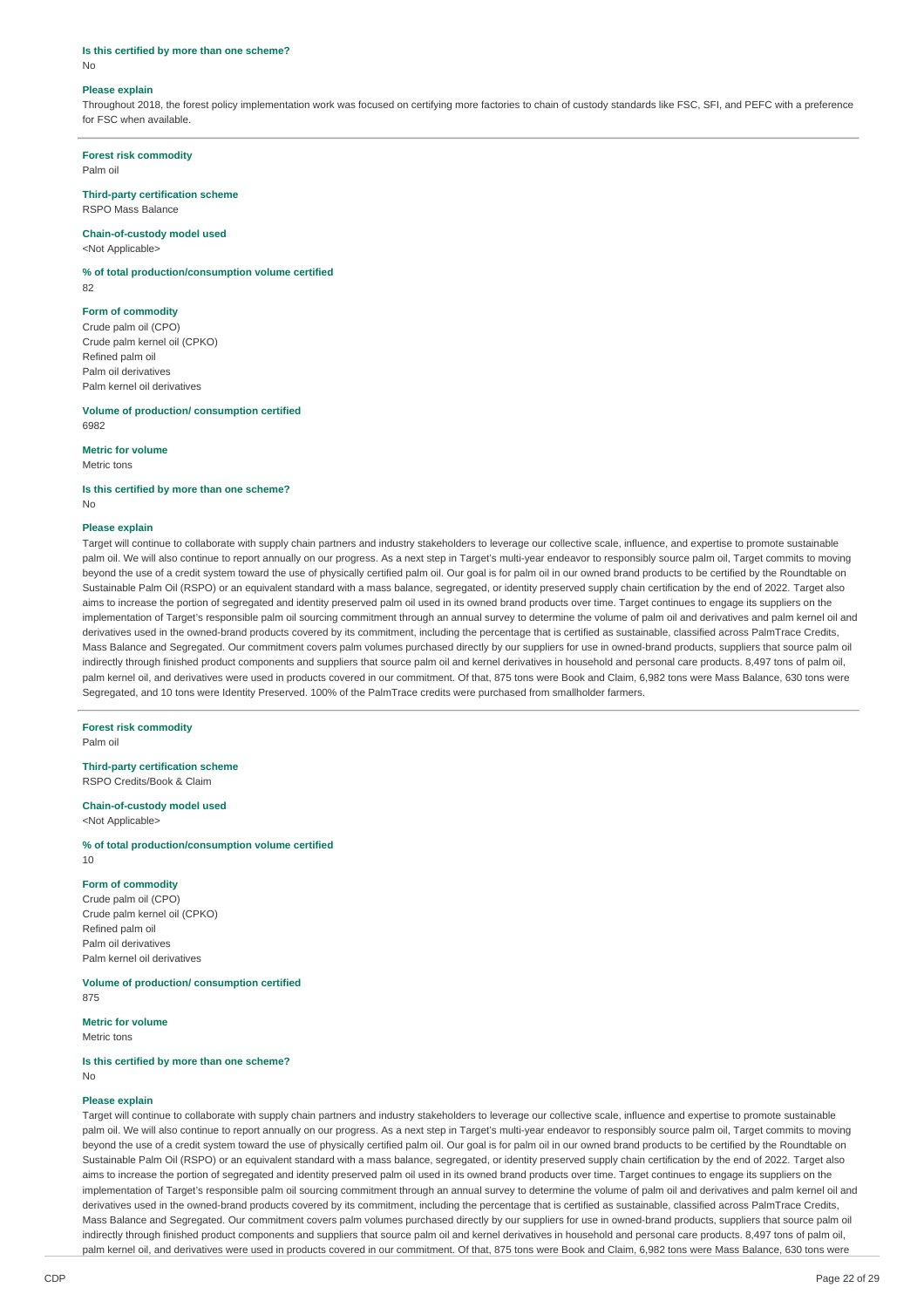#### **Forest risk commodity**  Palm oil

**Third-party certification scheme** 

RSPO Segregated

#### **Chain-of-custody model used**  <Not Applicable>

**% of total production/consumption volume certified**  7

### **Form of commodity**

Crude palm oil (CPO) Crude palm kernel oil (CPKO) Refined palm oil Palm oil derivatives Palm kernel oil derivatives

**Volume of production/ consumption certified**  630

**Metric for volume** 

Metric tons

### **Is this certified by more than one scheme?**

No

### **Please explain**

Target will continue to collaborate with supply chain partners and industry stakeholders to leverage our collective scale, influence and expertise to promote sustainable palm oil. We will also continue to report annually on our progress. As a next step in Target's multi-year endeavor to responsibly source palm oil, Target commits to moving beyond the use of a credit system toward the use of physically certified palm oil. Our goal is for palm oil in our owned brand products to be certified by the Roundtable on Sustainable Palm Oil (RSPO) or an equivalent standard with a mass balance, segregated, or identity preserved supply chain certification by the end of 2022. Target also aims to increase the portion of segregated and identity preserved palm oil used in its owned brand products over time. Target continues to engage its suppliers on the implementation of Target's responsible palm oil sourcing commitment through an annual survey to determine the volume of palm oil and derivatives and palm kernel oil and derivatives used in the owned-brand products covered by its commitment, including the percentage that is certified as sustainable, classified across PalmTrace Credits, Mass Balance and Segregated. Our commitment covers palm volumes purchased directly by our suppliers for use in owned-brand products, suppliers that source palm oil indirectly through finished product components and suppliers that source palm oil and kernel derivatives in household and personal care products. 8,497 tons of palm oil. palm kernel oil, and derivatives were used in products covered in our commitment. Of that, 875 tons were Book and Claim, 6,982 tons were Mass Balance, 630 tons were Segregated, and 10 tons were Identity Preserved. 100% of the PalmTrace credits were purchased from smallholder farmers.

# **Forest risk commodity**

Palm oil

## **Third-party certification scheme**

RSPO Identity Preserved

#### **Chain-of-custody model used**  <Not Applicable>

**% of total production/consumption volume certified**  1

## **Form of commodity**

Crude palm oil (CPO) Crude palm kernel oil (CPKO) Refined palm oil Palm oil derivatives Palm kernel oil derivatives

**Volume of production/ consumption certified**  10

**Metric for volume**  Metric tons

### **Is this certified by more than one scheme?**

No

# **Please explain**

Target will continue to collaborate with supply chain partners and industry stakeholders to leverage our collective scale, influence and expertise to promote sustainable palm oil. We will also continue to report annually on our progress. As a next step in Target's multi-year endeavor to responsibly source palm oil, Target commits to moving beyond the use of a credit system toward the use of physically certified palm oil. Our goal is for palm oil in our owned brand products to be certified by the Roundtable on Sustainable Palm Oil (RSPO) or an equivalent standard with a mass balance, segregated, or identity preserved supply chain certification by the end of 2022. Target also aims to increase the portion of segregated and identity preserved palm oil used in its owned brand products over time. Target continues to engage its suppliers on the implementation of Target's responsible palm oil sourcing commitment through an annual survey to determine the volume of palm oil and derivatives and palm kernel oil and derivatives used in the owned-brand products covered by its commitment, including the percentage that is certified as sustainable, classified across PalmTrace Credits, Mass Balance and Segregated. Our commitment covers palm volumes purchased directly by our suppliers for use in owned-brand products, suppliers that source palm oil indirectly through finished product components and suppliers that source palm oil and kernel derivatives in household and personal care products. 8,497 tons of palm oil. palm kernel oil, and derivatives were used in products covered in our commitment. Of that, 875 tons were Book and Claim, 6,982 tons were Mass Balance, 630 tons were Segregated, and 10 tons were Identity Preserved. 100% of the PalmTrace credits were purchased from smallholder farmers.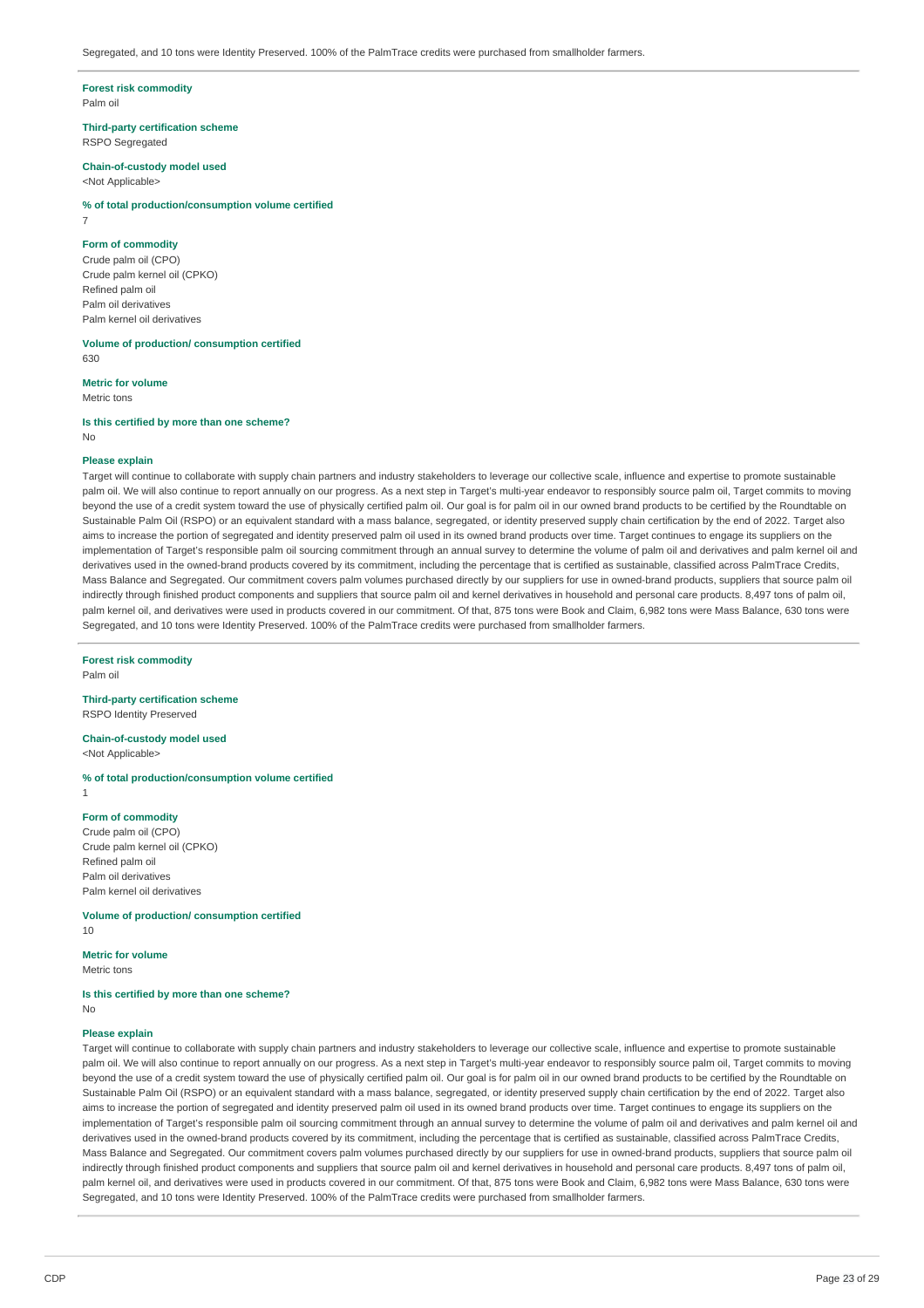**(F6.4) For your disclosed commodity(ies), do you have a system to control, monitor, or verify compliance with no conversion and/or no deforestation commitments?** 

|                 | A system to control, monitor or verify compliance | <b>Comment</b>            |
|-----------------|---------------------------------------------------|---------------------------|
| Timber products | <b>No</b>                                         |                           |
| Palm oil        | N <sub>o</sub>                                    |                           |
| Cattle products | <not applicable=""></not>                         | <not applicable=""></not> |
| Soy             | <not applicable=""></not>                         | <not applicable=""></not> |
| Other - Rubber  | <not applicable=""></not>                         | <not applicable=""></not> |
| Other - Cocoa   | <not applicable=""></not>                         | <not applicable=""></not> |
| Other - Coffee  | <not applicable=""></not>                         | <not applicable=""></not> |

# F6.6

**(F6.6) For your disclosed commodity(ies), indicate if you assess your own compliance and/or the compliance of your suppliers with forest regulations and/or mandatory standards.** 

|                 | Assess legal compliance with forest regulations | <b>Comment</b>            |
|-----------------|-------------------------------------------------|---------------------------|
| Timber products | <not applicable=""></not>                       | <not applicable=""></not> |
| Palm oil        | Yes, from suppliers                             | <not applicable=""></not> |
| Cattle products | <not applicable=""></not>                       | <not applicable=""></not> |
| Soy             | <not applicable=""></not>                       | <not applicable=""></not> |
| Other - Rubber  | <not applicable=""></not>                       | <not applicable=""></not> |
| Other - Cocoa   | <not applicable=""></not>                       | <not applicable=""></not> |
| Other - Coffee  | <not applicable=""></not>                       | <not applicable=""></not> |

# F6.6a

## **(F6.6a) For you disclosed commodity(ies), indicate how you ensure legal compliance with forest regulations and/or mandatory standards.**

#### **Palm oil**

## **Procedure to ensure legal compliance**

We require that all of our suppliers are in compliance with the legal compliance principles that are part of the RSPO standard. Our suppliers must demonstrate their compliance with the following principles through our annual survey. Palm oil cultivation must not cause deforestation of primary forests, areas of High Conservation Value or High Carbon Stock forest areas Palm oil developments must not be planted on peat lands regardless of depth Land prepared for the planting or replanting of palm trees must not be prepared by burning Palm oil developments must proceed on the basis of Free, Prior, and Informed Consent Workers, including women and migrant workers, must be provided wages, benefits and working conditions that are fair and in accordance with local law Suppliers must provide a safe and healthy working environment that complies with local laws and minimizes occupational hazards All workers have the right to engage in work willingly, without surrendering identification and without the payment of fees Suppliers must comply with all age-related working restrictions as set by local law and adhere to international standards as defined by the International Labor Organization regarding age-appropriate work

### **Country/Area of origin**

Indonesia

Malaysia

**Law and/or mandatory standard(s)** 

Other, please specify (RSPO)

# **Comment**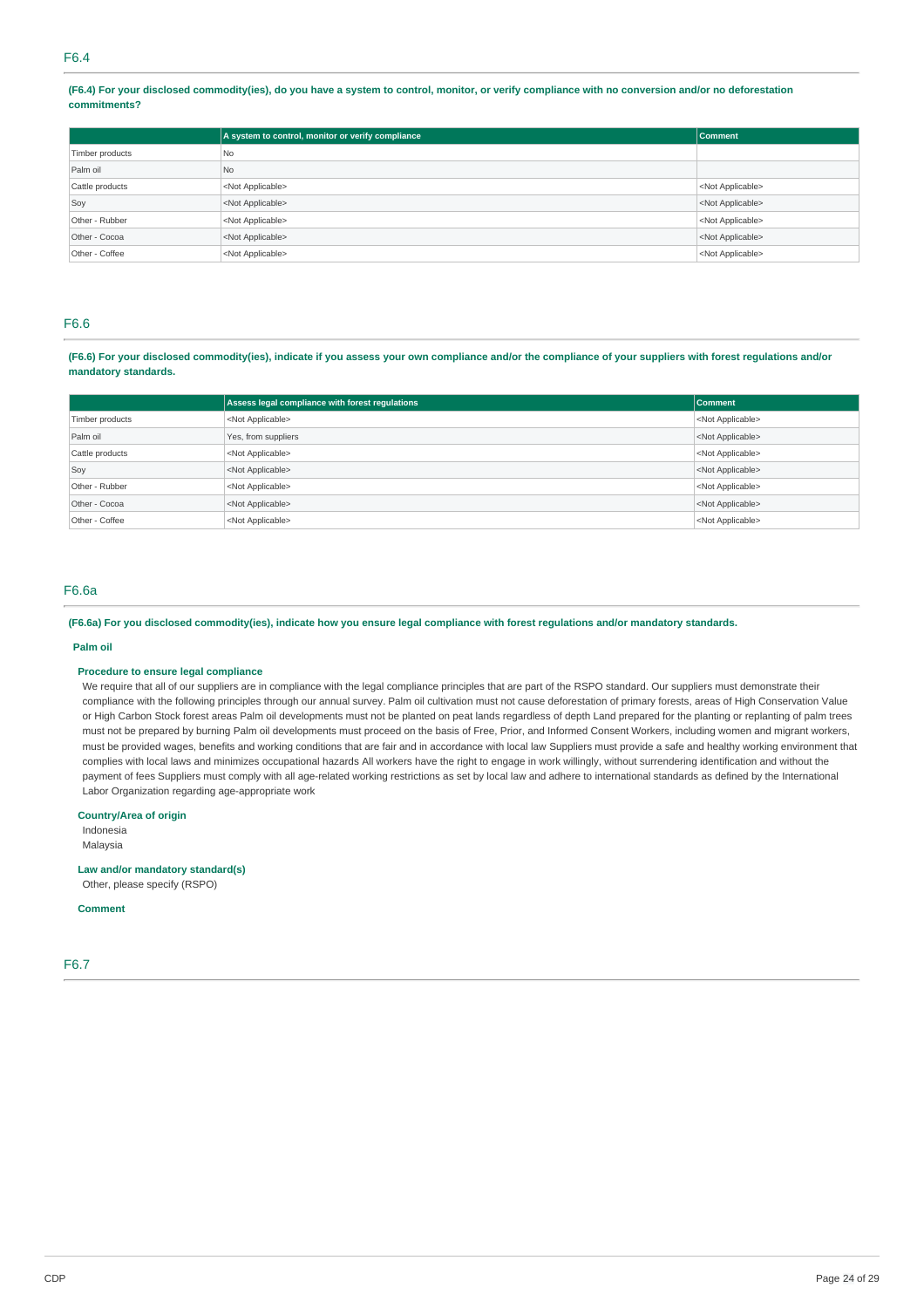# **(F6.7) Are you working with smallholders to support good agricultural practices and reduce deforestation and/or conversion of natural ecosystems?**

|                         | Are you<br>working with<br>smallholders? engagement approach | <b>Type of</b><br>approach                   | Smallholder Number of                                | smallholder engagement smallholders<br>engaged | Please explain                                                                                                                                                                                                                                                                                                                                                                                                                                                                                              |
|-------------------------|--------------------------------------------------------------|----------------------------------------------|------------------------------------------------------|------------------------------------------------|-------------------------------------------------------------------------------------------------------------------------------------------------------------------------------------------------------------------------------------------------------------------------------------------------------------------------------------------------------------------------------------------------------------------------------------------------------------------------------------------------------------|
| Timber<br>products with | Yes, working<br>smallholders                                 | Capacity<br>building                         | Investing in<br>pilot projects                       | 30000                                          | We supported the Carolinas Working Forest Conversation Collaborative, which engages with family land owners in the U.S. The Carolinas<br>Working Forest Conservation Collaborative is a collection of organizations working together to help family forest owners manage their land<br>sustainably in order to protect and improve wildlife habitat and to provide a sustainable wood supply. For more details checkout the below<br>link. https://www.forestfoundation.org/carolinas-collaborative-project |
|                         | Palm oil   Yes, working<br>with<br>smallholders              | Financial<br>and<br>commercial<br>incentives | Financial<br>incentives for<br>certified<br>products | 2                                              | We purchased 875 book and claim credits from 2 different independent smallholder producers. 100% of the book and claim credits covering<br>our palm oil are from smallholder farmers.                                                                                                                                                                                                                                                                                                                       |
| Cattle                  | $<$ Not<br>products Applicable>                              | $<$ Not<br>Applicable>                       | $<$ Not<br>Applicable>                               | $<$ Not<br>Applicable>                         | <not applicable=""></not>                                                                                                                                                                                                                                                                                                                                                                                                                                                                                   |
| Sov                     | $<$ Not<br>Applicable>                                       | $<$ Not<br>Applicable>                       | $<$ Not<br>Applicable>                               | $<$ Not<br>Applicable>                         | <not applicable=""></not>                                                                                                                                                                                                                                                                                                                                                                                                                                                                                   |
| Other -<br>Rubber       | $<$ Not<br>Applicable>                                       | $<$ Not<br>Applicable>                       | $<$ Not<br>Applicable>                               | $<$ Not<br>Applicable>                         | <not applicable=""></not>                                                                                                                                                                                                                                                                                                                                                                                                                                                                                   |
| Other -<br>Cocoa        | $<$ Not<br>Applicable>                                       | $<$ Not<br>Applicable>                       | $<$ Not<br>Applicable>                               | $<$ Not<br>Applicable>                         | <not applicable=""></not>                                                                                                                                                                                                                                                                                                                                                                                                                                                                                   |
| Other -<br>Coffee       | $<$ Not<br>Applicable>                                       | $<$ Not<br>Applicable>                       | $<$ Not<br>Applicable>                               | $<$ Not<br>Applicable>                         | <not applicable=""></not>                                                                                                                                                                                                                                                                                                                                                                                                                                                                                   |

## F6.8

# **(F6.8) Are you working with your direct suppliers to support and improve their capacity to comply with your forests-related policies, commitments, and other requirements?**

|                   | Are you<br>working with supplier<br>direct<br>suppliers? | <b>Type of direct</b><br>engagement<br>approach          | Direct supplier engagement % of<br>approach                                                                                            | suppliers<br>engaged        | Please explain                                                                                                                                                                                                                                                                                                                                                                |
|-------------------|----------------------------------------------------------|----------------------------------------------------------|----------------------------------------------------------------------------------------------------------------------------------------|-----------------------------|-------------------------------------------------------------------------------------------------------------------------------------------------------------------------------------------------------------------------------------------------------------------------------------------------------------------------------------------------------------------------------|
| Timber            | Yes, working<br>products with direct<br>suppliers        | Capacity<br>building                                     | Disseminating technical<br>materials                                                                                                   | Don't<br>know               | Target is supporting owned brand suppliers who are interested in achieving full chain of custody certification to increase the<br>penetration of FSC certified products available in our stores and online. We have worked to create a series of documents and<br>videos to help these suppliers understand the requirements and challenges of providing certified materials. |
|                   | Palm oil   Yes, working<br>with direct<br>suppliers      | Supply chain<br>mapping<br>Capacity<br>building<br>Other | Disseminating technical<br>materials<br>Other, please specify<br>(Working with our suppliers to<br>trace palm back to the<br>importer) | Don't<br>know               | Target is working with our suppliers to help them achieve physically certified palm oil ingredients in our owned brand products<br>and working with suppliers to trace palm oil back to the importer.                                                                                                                                                                         |
| Cattle            | $<$ Not<br>products Applicable>                          | $<$ Not<br>Applicable>                                   | <not applicable=""></not>                                                                                                              | $<$ Not<br>Applicabl<br>e   | <not applicable=""></not>                                                                                                                                                                                                                                                                                                                                                     |
| Soy               | $<$ Not<br>Applicable>                                   | $<$ Not<br>Applicable>                                   | <not applicable=""></not>                                                                                                              | $<$ Not<br>Applicabl<br>e   | <not applicable=""></not>                                                                                                                                                                                                                                                                                                                                                     |
| Other -<br>Rubber | $<$ Not<br>Applicable>                                   | $<$ Not<br>Applicable>                                   | <not applicable=""></not>                                                                                                              | $<$ Not<br>Applicabl<br>e   | <not applicable=""></not>                                                                                                                                                                                                                                                                                                                                                     |
| Other -<br>Cocoa  | $<$ Not<br>Applicable>                                   | $<$ Not<br>Applicable>                                   | <not applicable=""></not>                                                                                                              | $<$ Not<br>Applicabl<br>e   | <not applicable=""></not>                                                                                                                                                                                                                                                                                                                                                     |
| Other -<br>Coffee | $<$ Not<br>Applicable>                                   | $<$ Not<br>Applicable>                                   | <not applicable=""></not>                                                                                                              | $<$ Not<br>Applicabl<br>e > | <not applicable=""></not>                                                                                                                                                                                                                                                                                                                                                     |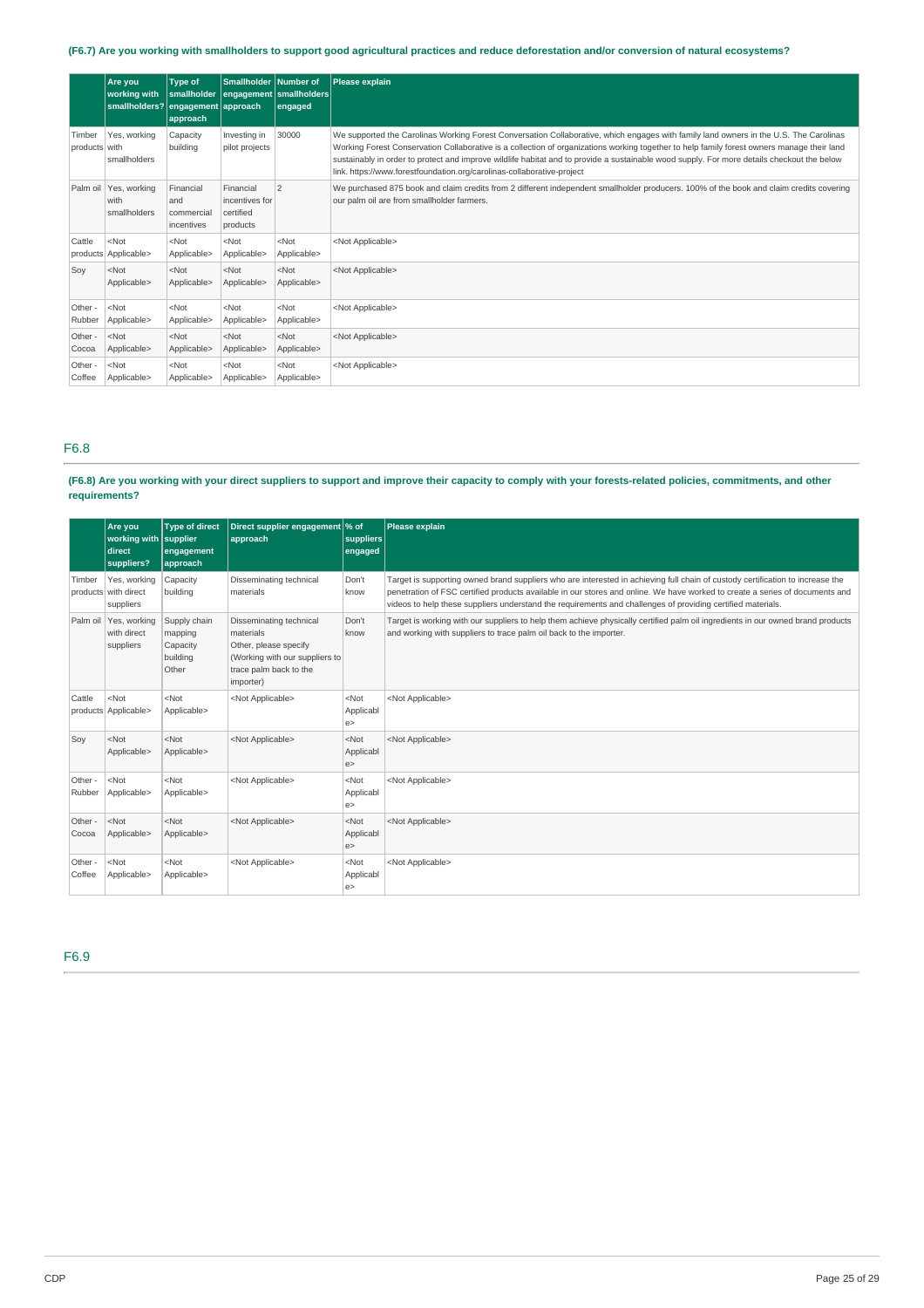# **(F6.9) Are you working beyond your first-tier supplier(s) to manage and mitigate deforestation risks?**

|                            | Are you<br>working<br>beyond<br>first tier? | <b>Type of</b><br>engagement<br>approach with<br><b>indirect</b><br>suppliers | Indirect supplier engagement approach                                                                                                                                                                                                                                                    | Please explain                                                                                                                                                                                                                                                                      |
|----------------------------|---------------------------------------------|-------------------------------------------------------------------------------|------------------------------------------------------------------------------------------------------------------------------------------------------------------------------------------------------------------------------------------------------------------------------------------|-------------------------------------------------------------------------------------------------------------------------------------------------------------------------------------------------------------------------------------------------------------------------------------|
| Timber<br>products working | Yes.<br>beyond<br>first tier                | Supply chain<br>mapping                                                       | Other, please specify (Piloted an approach beyond tier 1 suppliers with Paulownia<br>wood where FSC certification was unavailable. Pilot work was with the support of<br>Preferred by Nature.)                                                                                           | We have started to pilot work that goes beyond first tier suppliers when there is not<br>a 3rd party certification available. This work will inform our longer-term approach for<br>dealing with situations where 3rd party certifications are unavailable or limited in<br>supply. |
| Palm oil Yes.              | working<br>beyond<br>first tier             | Supply chain<br>mapping                                                       | Other, please specify (Target is working with our suppliers of food and beverage,<br>essentials and beauty, and candles to help them achieve physically certified palm oil<br>ingredients in our owned brand products and working with suppliers to trace palm oil<br>back to the mill.) | We are working with our suppliers to conduct detailed traceability exercises in order<br>to be able to trace all palm oil in Target owned brand products to all mills it may<br>have been processed by.                                                                             |
| Cattle                     | $ $ <not<br>products Applicable</not<br>    | <not applicable=""></not>                                                     | <not applicable=""></not>                                                                                                                                                                                                                                                                | <not applicable=""></not>                                                                                                                                                                                                                                                           |
| Soy                        | $<$ Not<br>Applicable<br>$\overline{ }$     | <not applicable=""></not>                                                     | <not applicable=""></not>                                                                                                                                                                                                                                                                | <not applicable=""></not>                                                                                                                                                                                                                                                           |
| Other -<br>Rubber          | $ $ <not<br>Applicable</not<br>             | <not applicable=""></not>                                                     | <not applicable=""></not>                                                                                                                                                                                                                                                                | <not applicable=""></not>                                                                                                                                                                                                                                                           |
| Other -<br>Cocoa           | $<$ Not<br>Applicable                       | <not applicable=""></not>                                                     | <not applicable=""></not>                                                                                                                                                                                                                                                                | <not applicable=""></not>                                                                                                                                                                                                                                                           |
| Other -<br>Coffee          | $<$ Not<br>Applicable                       | <not applicable=""></not>                                                     | <not applicable=""></not>                                                                                                                                                                                                                                                                | <not applicable=""></not>                                                                                                                                                                                                                                                           |

F6.10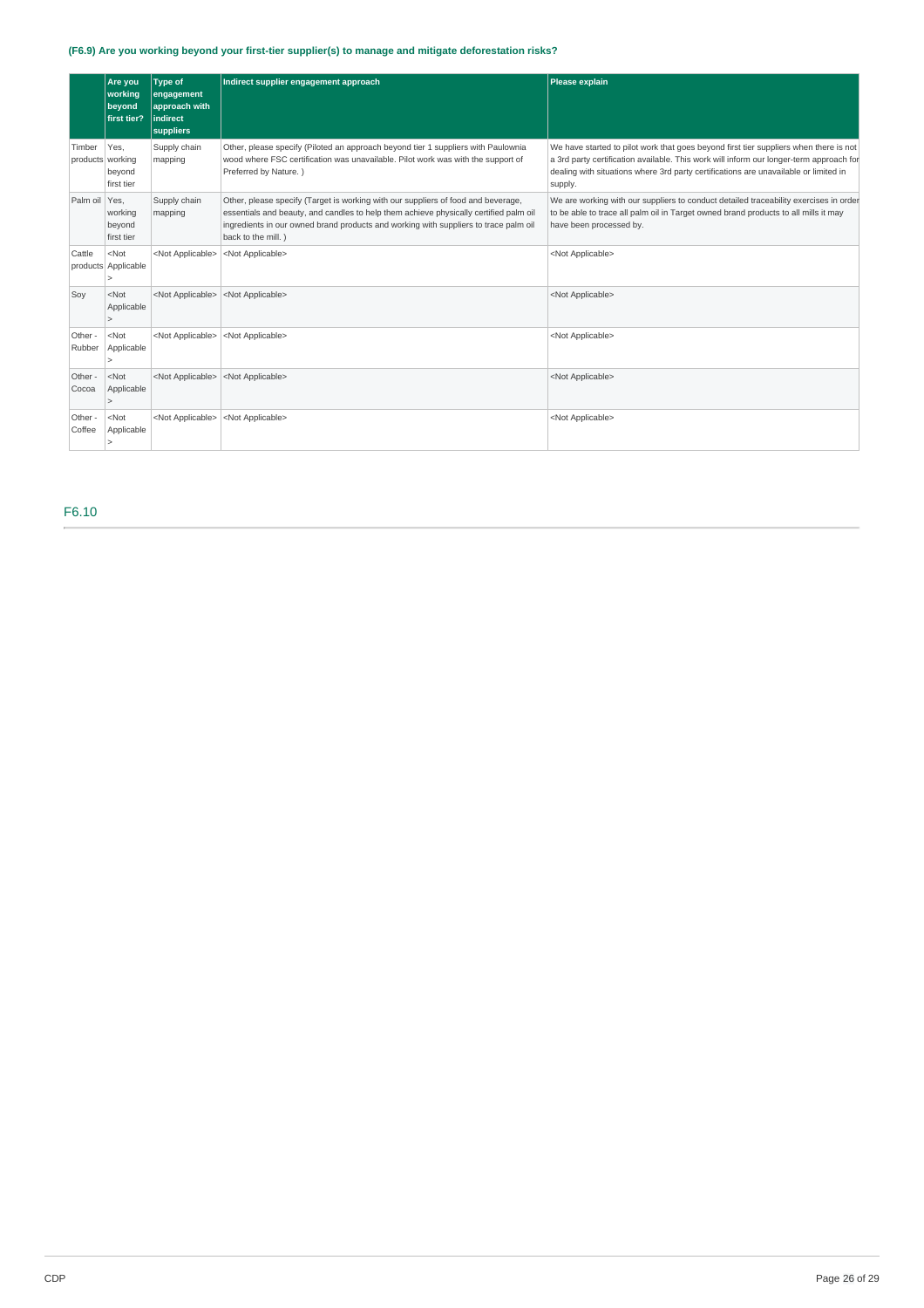#### **(F6.10) Do you participate in external activities and/or initiatives to promote the implementation of your forests-related policies and commitments?**

**Forest risk commodity**  Timber products

#### **Do you participate in activities/initiatives?**

Yes

# **Activities**

Involved in industry platforms

**Initiatives**  <Not Applicable>

# **Jurisdictional approaches**

<Not Applicable>

#### **Please explain**

Target has been partnering with the Sustainable Packaging Coalition's Forest Products group to help develop an industry platform called "Forests in Focus". This tool's long-term vision could help Target make landscape level assessments of the impacts our paper-based packaging may be having in our sourcing regions.

#### **Forest risk commodity**

Timber products

### **Do you participate in activities/initiatives?**

Yes

### **Activities**

Engaging with non-governmental organizations

# **Initiatives**

<Not Applicable>

### **Jurisdictional approaches**

<Not Applicable>

## **Please explain**

Target will continue to work in multi-stakeholder collaborations and initiatives like The Consumer Goods Forum and other industry initiatives that are developing industrywide approaches to deforestation. Target's Forest Products Policy: [https://corporate.target.com/\\_media/TargetCorp/csr/pdf/Target-Forest-Products-Policy.pdf](https://corporate.target.com/_media/TargetCorp/csr/pdf/Target-Forest-Products-Policy.pdf)

### **Forest risk commodity**

Palm oil

Yes

# **Do you participate in activities/initiatives?**

#### **Activities**

Involved in multi-partnership or stakeholder initiatives

#### **Initiatives**

Roundtable on Sustainable Palm Oil (RSPO) Other, please specify (North American Sustainable Palm Oil Network)

#### **Jurisdictional approaches**

<Not Applicable>

#### **Please explain**

In 2017, Target joined the Roundtable on Sustainable Palm Oil's North American Sustainable Palm Oil Network, designed to facilitate cross-sector work in a pre-competitive space on the sourcing of Certified Sustainable Palm Oil (CSPO) in North America, foster collaboration, and impact programs in producing nations and share best practices. In 2020, Target joined a newly created working group focused on human rights in palm oil supply chains.

# F6.11

**(F6.11) Is your organization supporting or implementing project(s) focused on ecosystem restoration and protection?** 

No

# F7. Verification

# F7.1

**(F7.1) Do you verify any forests information reported in your CDP disclosure?** 

Yes

# F7.1a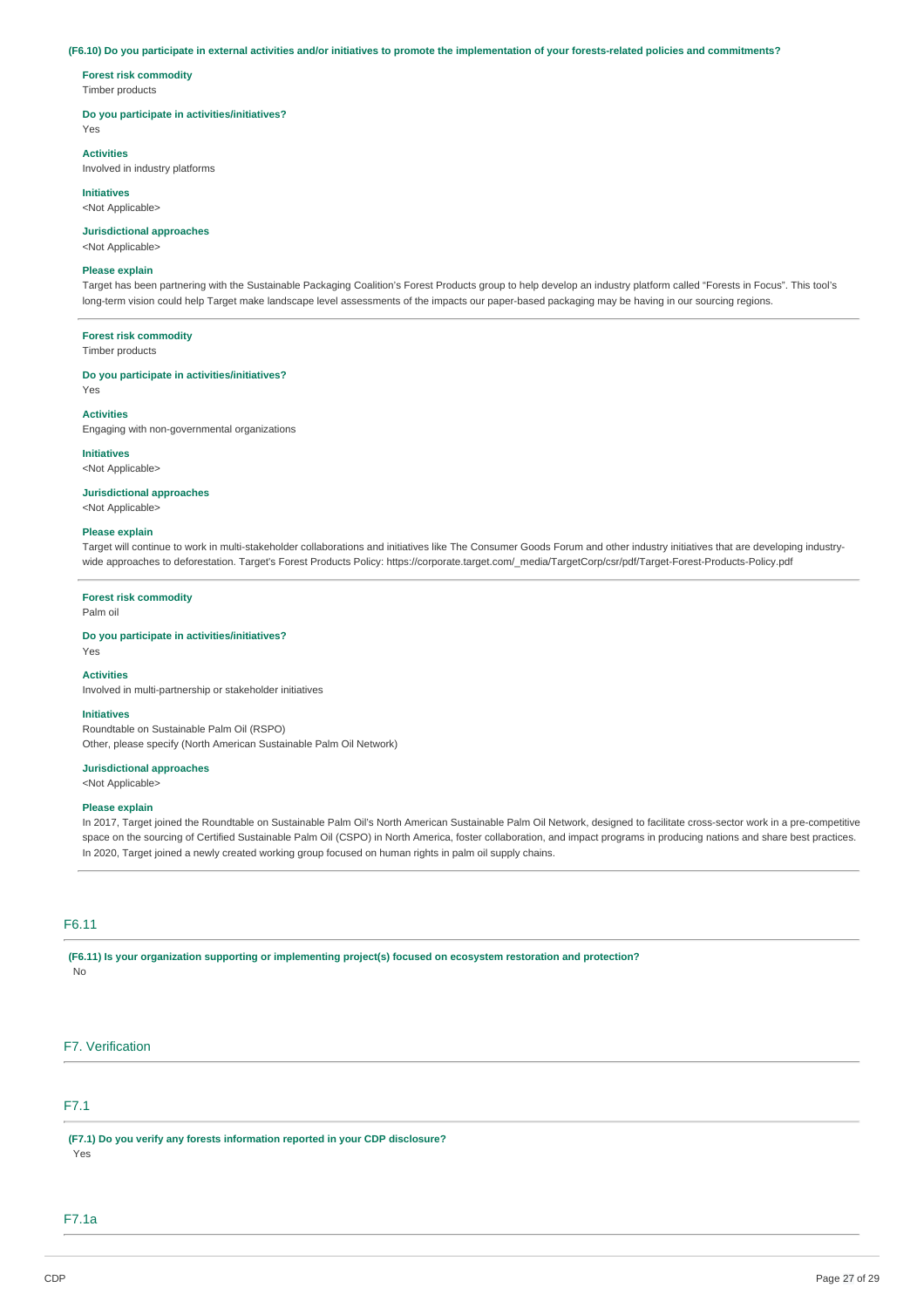#### **(F7.1a) Which data points within your CDP disclosure have been verified, and which standards were used?**

#### **Disclosure module**

F6. Implementation

## **Data points verified**

Target verifies the RSPO membership of suppliers and volume of palm used in products that are in scope of policy.

#### **Verification standard**

RSPO certification status is verified by our external consultant who confirms all RSPO certification numbers our suppliers provide to us with the RSPO website.

#### **Please explain**

Target monitors supplier compliance via the RSPO website and an annual supplier survey. We also participate in an annual RSPO member audit on our processes.

#### **Disclosure module**

F6. Implementation

#### **Data points verified**

Target verifies the certification status for all products labeled with FSC/SFI/PEFC logos.

#### **Verification standard**

FSC, SFI, and PEFC certification status is verified by comparing certification documents with standards organization website. This verifies good standing as well as expiration date of the certification. Additionally, scope of certification can be verified this way as well. This verifies that the goods being sold under the certificate match what is being produced.

#### **Please explain**

Target monitors compliance to 3rd party certification by validating the certification status as well as performing audits on site to verify compliance with these standards.

## F8. Barriers and challenges

# F8.1

**(F8.1) Describe the key barriers or challenges to eliminating deforestation and/or conversion of other natural ecosystems from your direct operations or from other parts of your value chain.** 

**Forest risk commodity** 

Timber products

**Coverage** 

Supply chain

**Primary barrier/challenge type** 

Supply chain complexity

#### **Comment**

Our primary challenge is that we rely upon the remainder of companies within our supply chain when impacting change through policies and goals. As a retailer, we rarely have visibility beyond our first tier of suppliers, let alone control over sourcing, procurement, or manufacturing processes beyond what we specify for a finished product. Additionally, since we don't source these commodities directly, and we only use them in small amounts, we're at the mercy of others to collect accurate data and information. Due to these facts, we also have some reliance upon certification, which is often more expensive, laborious, and difficult to achieve for our suppliers. Finally, as a mass retailer active in many categories of consumer goods, our supply chain is wide and shallow, meaning we have many suppliers with small amounts of business, thus making data collection, enforcement of policies, and impact on deforestation difficult to achieve.

**Forest risk commodity** 

Palm oil

**Coverage**  Supply chain

**Primary barrier/challenge type** 

Supply chain complexity

## **Comment**

Our primary challenge is that we rely upon the remainder of companies within our supply chain when impacting change through policies and goals. As a retailer, we rarely have visibility beyond our first tier of suppliers, let alone control over sourcing, procurement, or manufacturing processes beyond what we specify for a finished product. Additionally, since we don't source these commodities directly, and we only use them in small amounts, we're at the mercy of others to collect accurate data and information. Due to these facts, we also have some reliance upon certification, which is often more expensive, laborious and difficult to achieve for our suppliers. Finally, as a mass retailer active in many categories of consumer goods, our supply chain is wide and shallow, meaning we have many suppliers with small amounts of business, thus making data collection, enforcement of policies and impact on deforestation difficult to achieve.

# F8.2